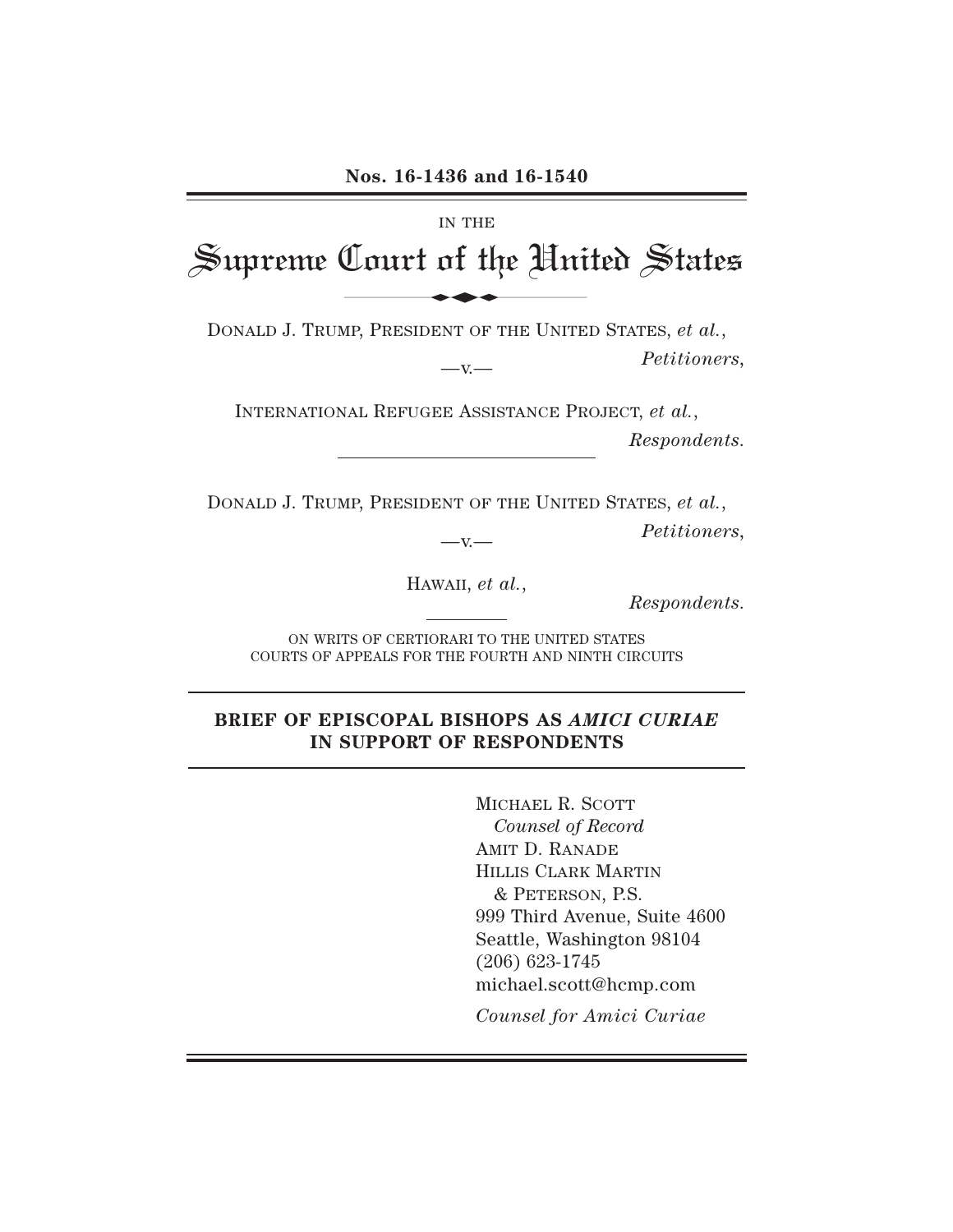# **TABLE OF CONTENTS**

# Page

| I.   |              | <b>IDENTITY AND INTEREST OF AMICI</b>                                                                                        |  |  |
|------|--------------|------------------------------------------------------------------------------------------------------------------------------|--|--|
| II.  |              | <b>INTRODUCTION AND SUMMARY OF</b>                                                                                           |  |  |
| III. |              |                                                                                                                              |  |  |
|      | $\mathbf{A}$ | The First Amendment<br>Establishment Clause Enshrines<br>America's Longstanding Role as a<br>Safe Haven for Refugees Fleeing |  |  |
|      | <b>B.</b>    | The Executive Order Undermines<br>the United States' Role as a Safe<br>Haven for Refugees Fleeing                            |  |  |
|      | C.           | The Executive Order Impedes the<br>Efforts of EMM And Other<br>Religious Organizations to Render                             |  |  |
| IV.  |              |                                                                                                                              |  |  |

i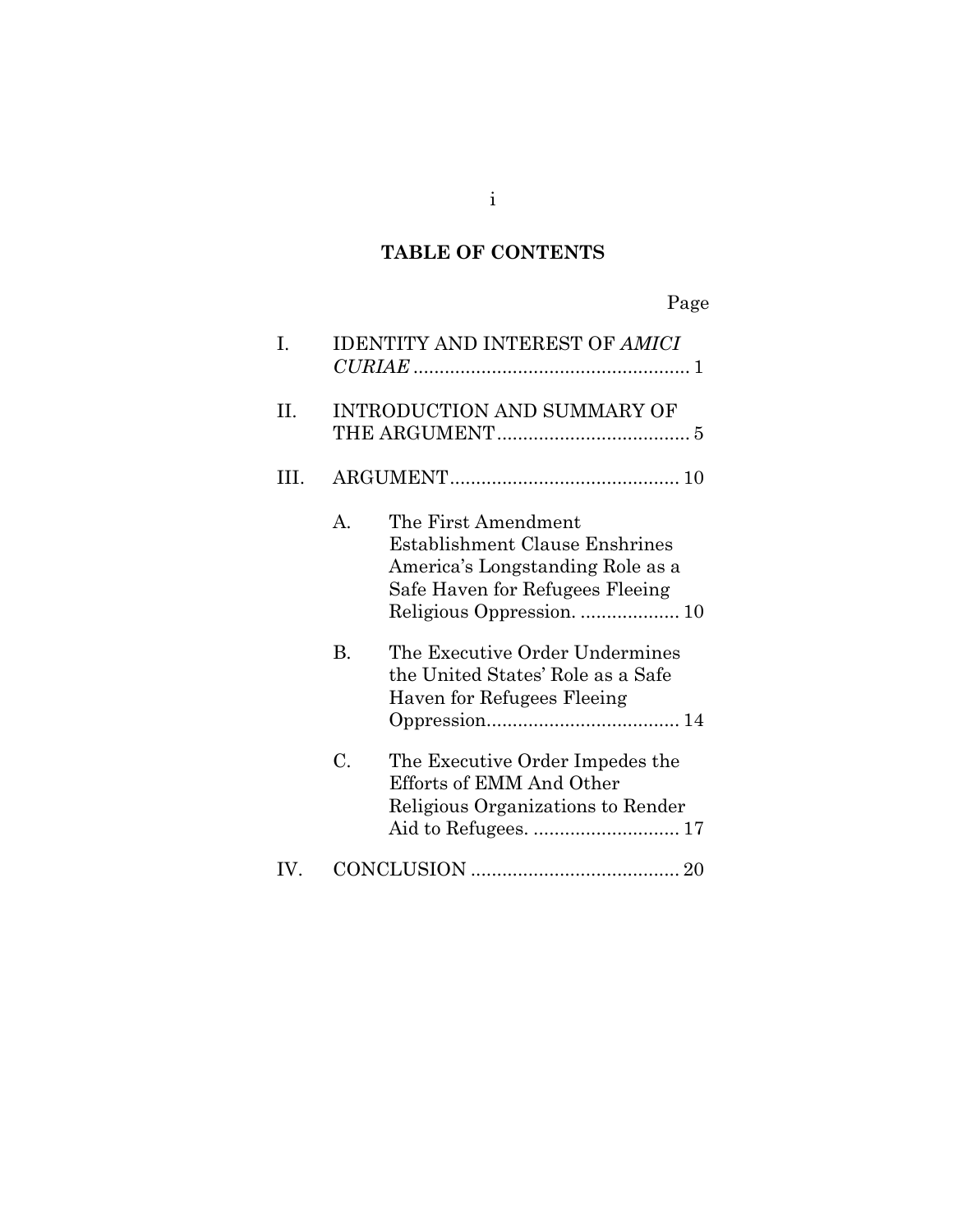## **TABLE OF AUTHORITIES**

ii

Page

### **Cases**

| <i>Engel v. Vitale, 370 U.S. 421 (1962)  13, 16</i>                                                                                                                                            |
|------------------------------------------------------------------------------------------------------------------------------------------------------------------------------------------------|
| Everson v. Bd. of Educ. of Ewing Tp.,                                                                                                                                                          |
| <i>Hawai'i v. Trump</i> , No. 17-00050 DKW-<br>KSC, 2017 WL 2989048 (D. Haw.<br>July 13, 2017), aff'd, No. 17-16426,<br>2017 WL 3911055 (9th Cir. Sept. 7,                                     |
| <i>Hawai'i v. Trump, No.</i> 17-16426, 2017 WL                                                                                                                                                 |
| Int'l Refugee Assistance Project v. Trump,<br>857 F.3d 554 (4th Cir. 2017), as<br>amended (May 31, 2017), as amended<br>(June 15, 2017), cert. granted,<br>137 S. Ct. 2080, (June 26, 2017) 12 |
| McCreary Cnty. v. Am. Civil Liberties                                                                                                                                                          |
| <i>Reynolds v. United States, 98 U.S. 145</i>                                                                                                                                                  |
| Trump v. Int'l Refugee Assistance Project,<br>137 S. Ct. 2080 (June 26, 2017) 19, 22                                                                                                           |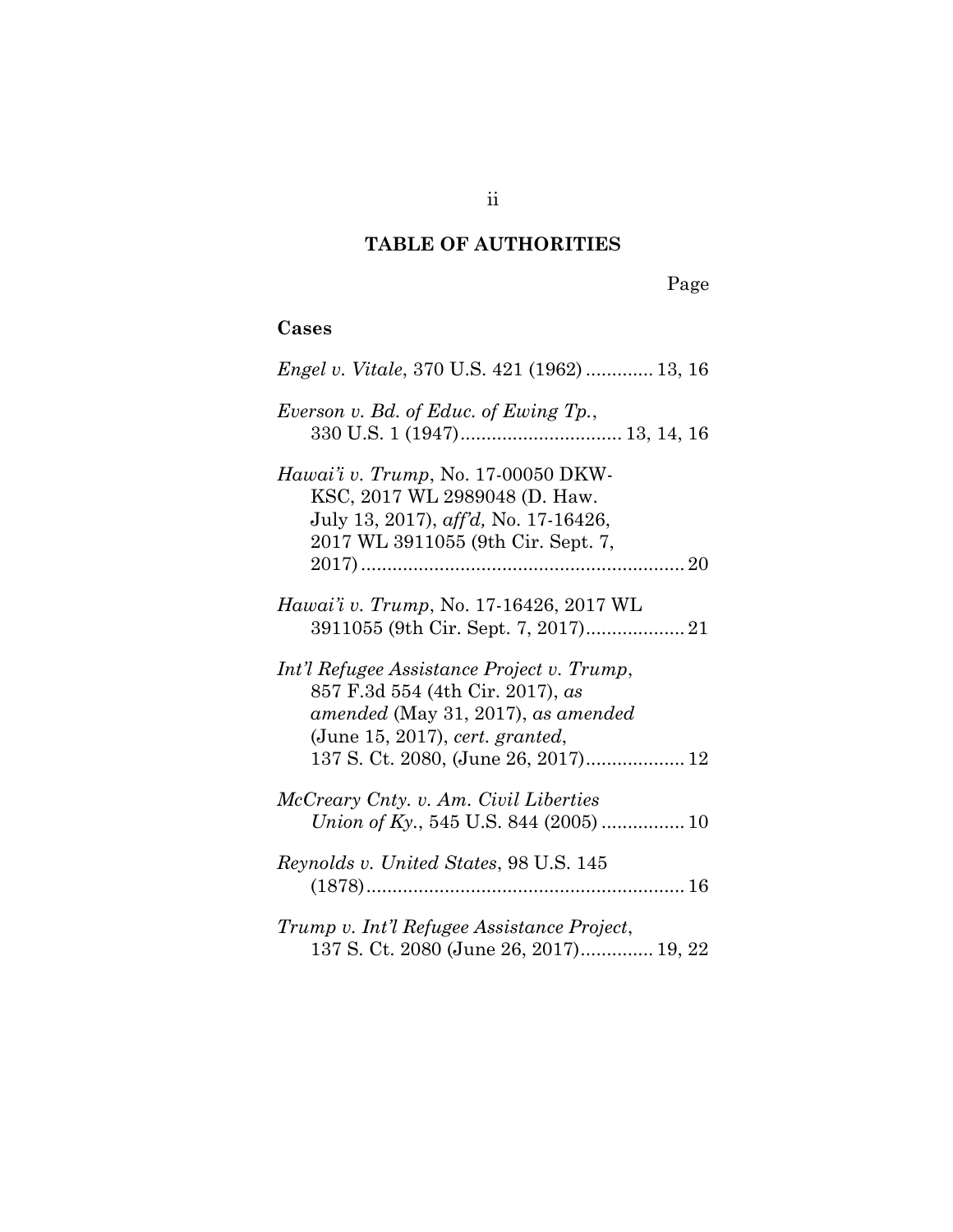## **Other Authorities**

| A Statement by The Rev'd Canon E. Mark<br>Stevenson (June 26, 2017),<br>https://episcopalmigrationministries.<br>org/statement-episcopal-migration-                                                                                               |
|---------------------------------------------------------------------------------------------------------------------------------------------------------------------------------------------------------------------------------------------------|
| A. Ansari, N. Robertson, & A. Dewan,<br>World leaders react to Trump's travel<br>ban, CNN (Jan. 30, 2017),<br>www.cnn.com/2017/01/30/politics/<br>trump-travel-ban-world-reaction  15                                                             |
| Amy B. Wang, Trump asked for a 'Muslim<br>$ban, 'Giuliani$ says — and ordered a<br><i>commission to do it 'legally'</i> , The<br>Washington Post (Jan. 29, 2017),                                                                                 |
| David Paulsen, Olympia diocese welcomes<br>refugees, sues to keep resettlement<br><i>efforts alive</i> (Feb. 10, 2017),<br>http://episcopaldigitalnetwork.com/ens/<br>2017/02/10/olympia-diocese-welcomes-<br>refugees-sues-to-keep-resettlement- |
| <b>Full Transcript: President Donald Trump's</b><br>News Conference, CNN, Feb. 16, 2017,<br>http://www.cnn.com/2017/02/16/politics/<br>donald-trump-news-conference-<br>6                                                                         |

### iii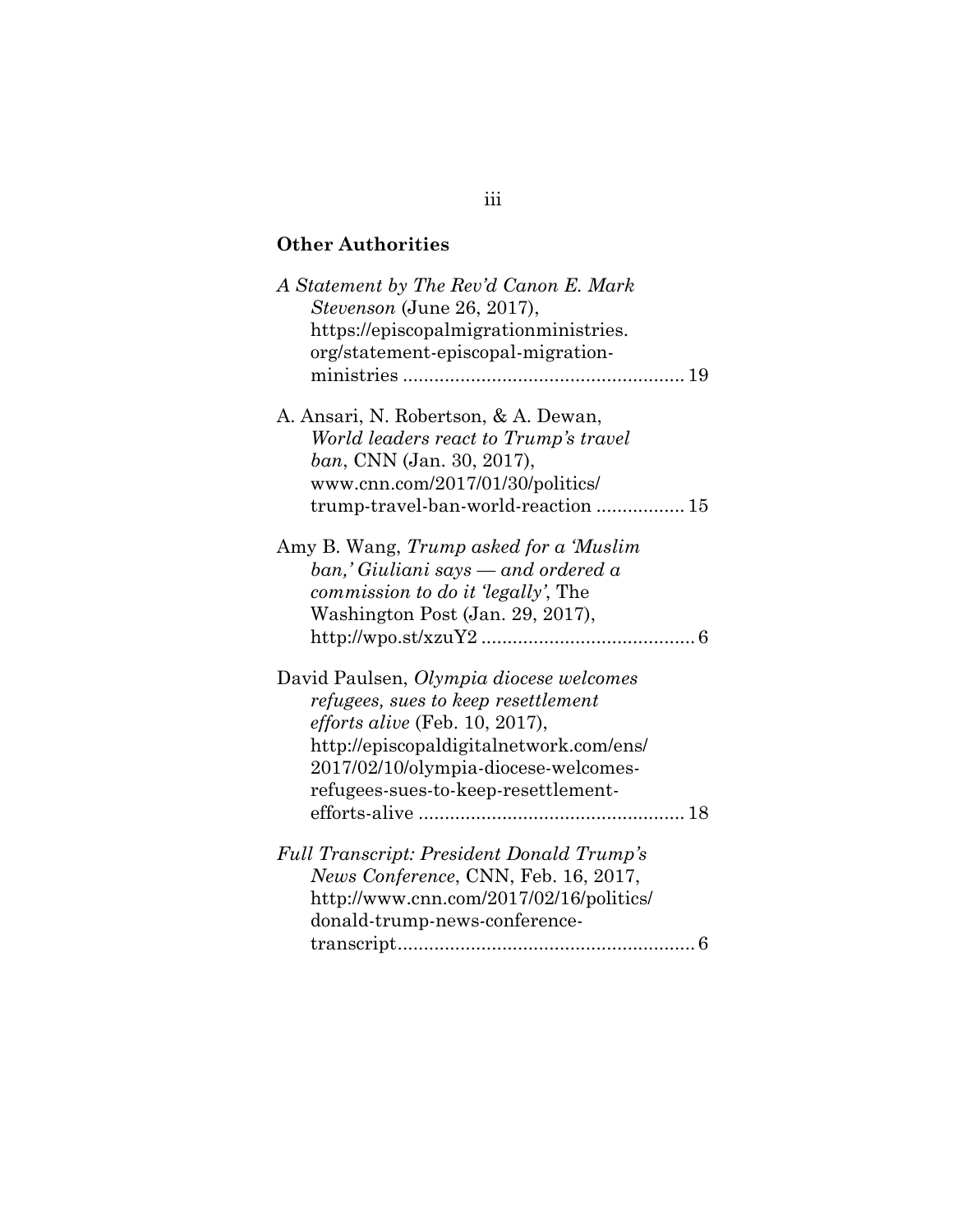| Information Regarding the U.S. Refugee        |
|-----------------------------------------------|
| Admissions Program, Fact Sheet,               |
| Bureau of Population, Refugees, &             |
| Migration (June 30, 2017),                    |
| https://www.state.gov/j/prm/releases/         |
| factsheets/2017/272316.htm  16                |
| James Madison, Memorial and                   |
| Remonstrance Against Religious                |
| <i>Assessments</i> (June 20, 1785), at        |
| http://press-                                 |
| pubs.uchicago.edu/founders/documents/         |
| amendI_religions43.html 12, 13                |
| Joint IOM-UNHCR Statement on President        |
| <i>Trump's Refugee Order</i> , U.N. High      |
| Comm'r for Refugees (Jan. 28, 2017),          |
| www.unhcr.org/en-                             |
| us/news/press/2017/1/588bc4e34/joint-         |
| iom-unhcr-statement-president-                |
|                                               |
| Katie Reilly, <i>Donald Trump on Proposed</i> |
| Muslim Ban: 'You Know My Plans',              |
| Time (Dec. 21, 2016),                         |
| http://time.com/4611229/donald-trump-         |
|                                               |

iv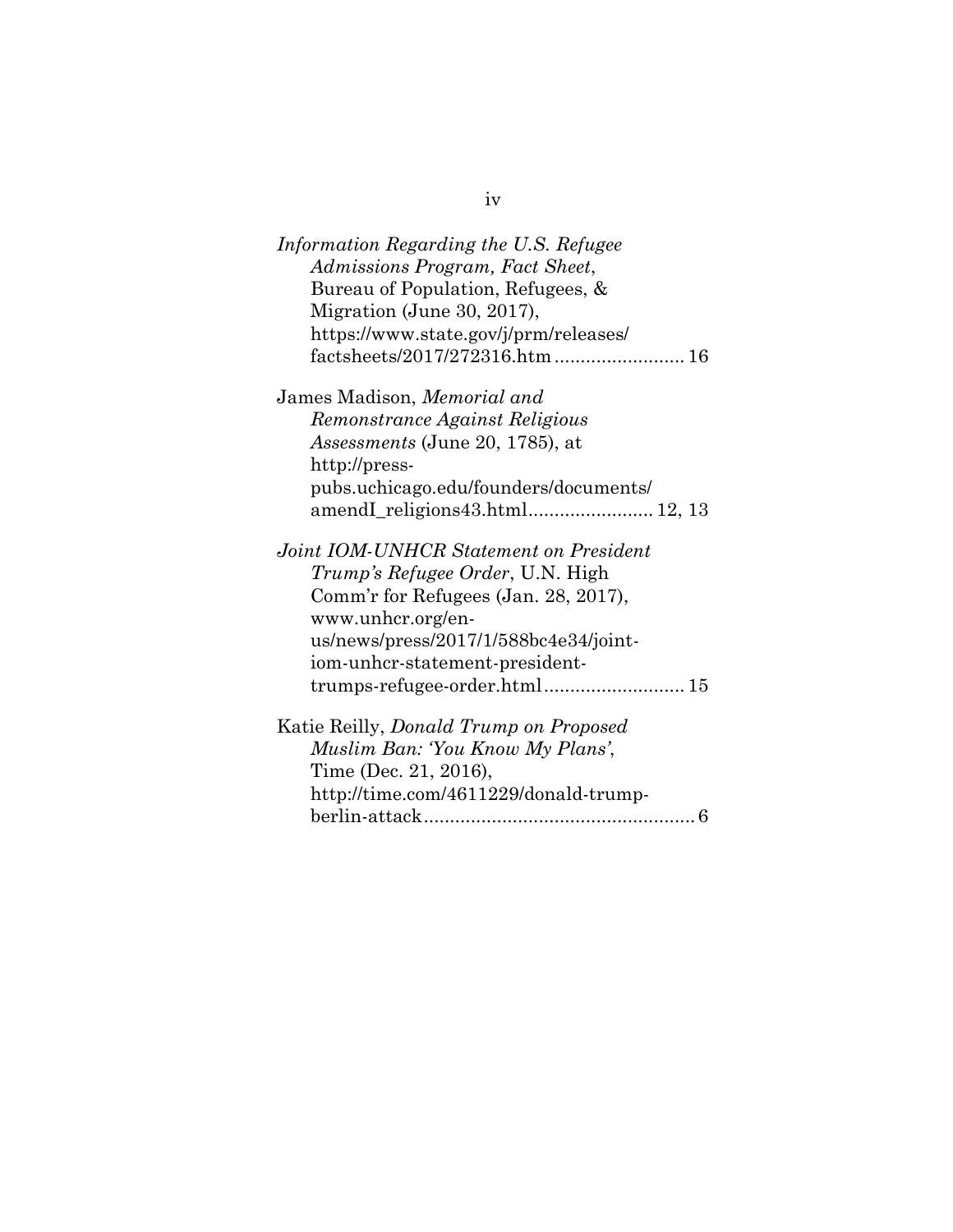| M. Zapotosky, D. Nakamura, & A.                                               |
|-------------------------------------------------------------------------------|
| Hauslohner, Revised Executive Order                                           |
| <b>Bans Travelers from Six Muslim-</b>                                        |
| Majority Countries from Getting New                                           |
| <i>Visas</i> , The Washington Post (Mar. 6,                                   |
| 2017),                                                                        |
| www.washingtonpost.com/world/nation                                           |
| al-security/new-executive-order-bans-                                         |
| travelers-from-six-muslim-majority-                                           |
| countries-applying-for-                                                       |
| visas/2017/03/06/3012a42a-0277-11e7-                                          |
| ad5b-                                                                         |
| d22680e18d10_story.html?utm_term=.                                            |
|                                                                               |
| Mary Frances Schjonberg, Trump's                                              |
| <i>immigration policies force reduction of</i>                                |
| Episcopal Church's refugee resettlement                                       |
|                                                                               |
| <i>network</i> (April 4, 2017),                                               |
| http://episcopaldigitalnetwork.com/ens/                                       |
| 2017/04/04/trumps-immigration-                                                |
| policies-force-reduction-of-episcopal-                                        |
| churchs-refugee-resettlement-network4                                         |
|                                                                               |
| Rebecca Shabad, Donald Trump says he's                                        |
| expanding his Muslim ban, CBS News                                            |
| (July 24, 2016),                                                              |
| http://www.cbsnews.com/news/donald-<br>trump-says-hes-expanding-muslim-ban  6 |

v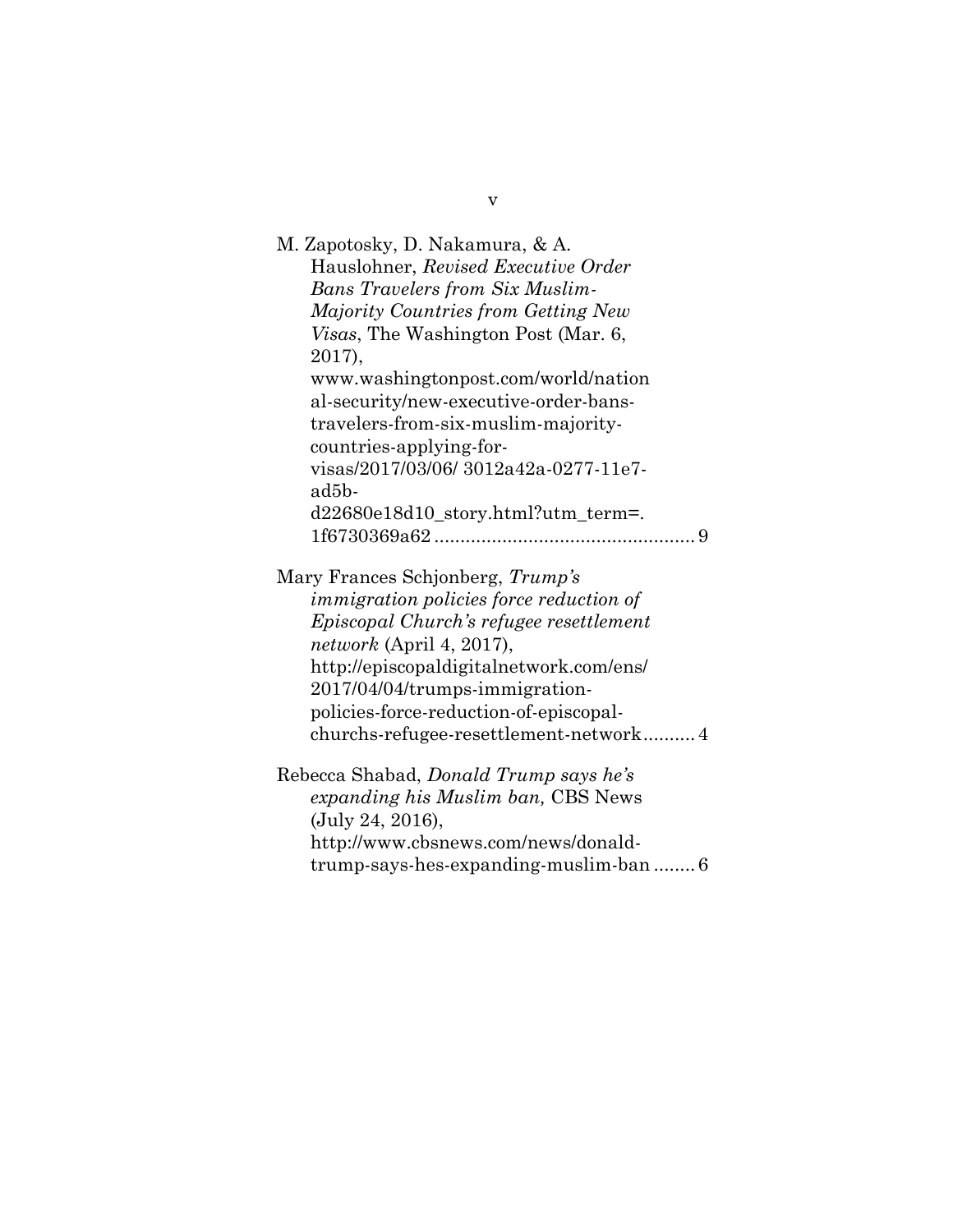| S. Sengupta, U.N. Leader Says Trump Visa   |
|--------------------------------------------|
| <b>Bans Violate Our Basic Principles,'</b> |
| N.Y. Times (Feb. 1, 2017),                 |
| www.nytimes.com/2017/02/01/world/          |
| trump-immigration-ban-un.html  15          |
| T. Salim, RI Regrets Trump's Muslim Ban,   |
| The Jakarta Post (Jan. 30, 2017),          |
| www.thejakartapost.com/news/2017/01/       |
| 30/ri-regrets-trump-s-muslim-ban.html  15  |
| The Rev'd Canon E. Mark Stevenson, A       |
| Response to the Administration's           |
| <i>Decision on Relationships</i> (June 30, |
| 2017),                                     |
| https://episcopalmigrationministries.or    |
| g/statement-episcopal-migration-           |
| ministries-2.                              |
|                                            |

# **Treatises**

| PATRICIA U. BONOMI, UNDER THE COPE OF  |  |
|----------------------------------------|--|
| HEAVEN: RELIGION, SOCIETY, AND         |  |
| POLITICS IN COLONIAL AMERICA (2003) 12 |  |
|                                        |  |

| SANFORD HOADLEY COBB, THE RISE OF      |  |
|----------------------------------------|--|
| RELIGIOUS LIBERTY IN AMERICA (1902) 14 |  |

## vi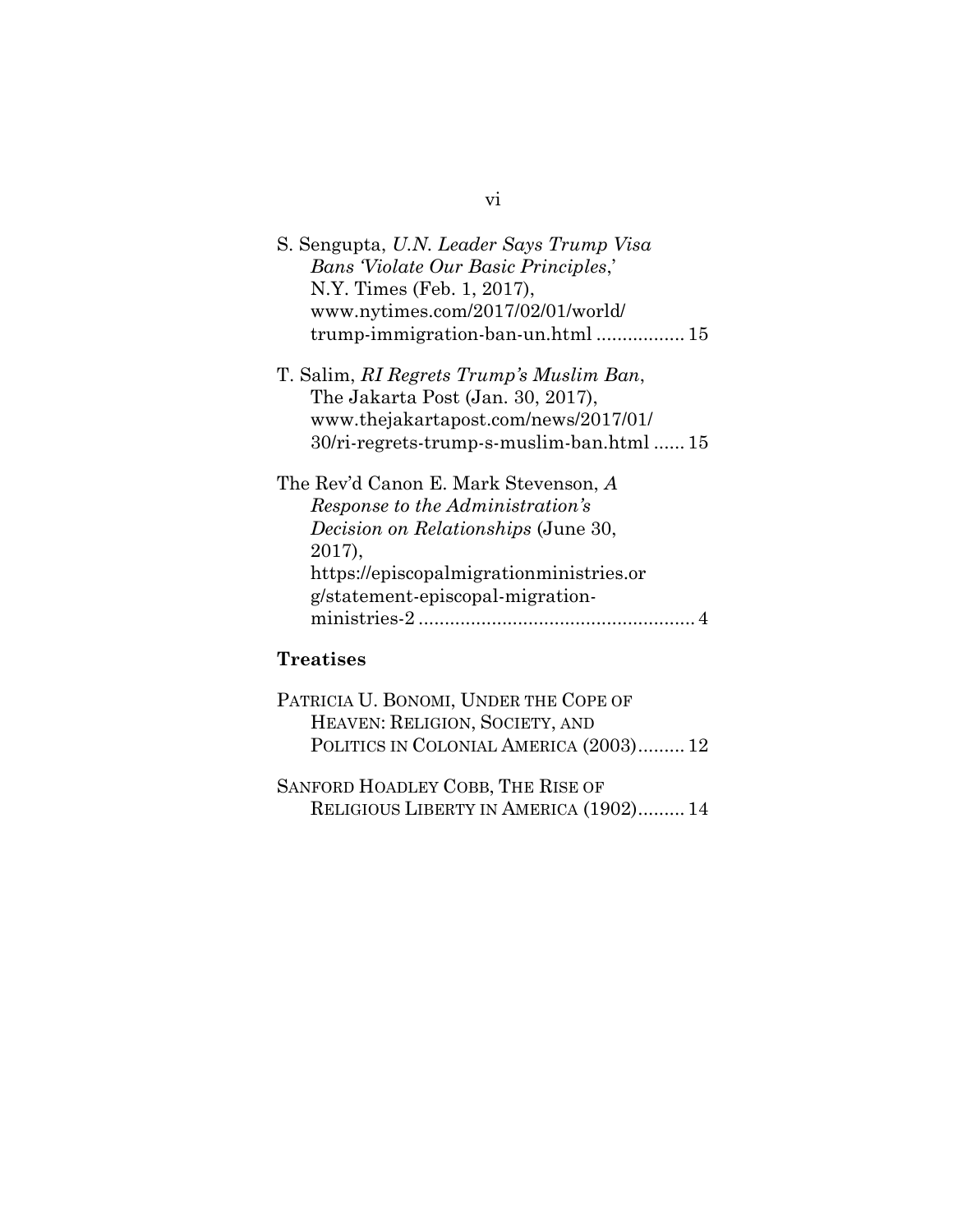### **I. IDENTITY AND INTEREST OF** *AMICI CURIAE*

*Amici curiae<sup>1</sup>* are the Rt. Rev. Gladstone B. Adams III, Bishop Provisional of South Carolina; the Rt. Rev. Laura J. Ahrens, Bishop of Connecticut; the Rt. Rev. Barry Beisner, Bishop of Northern California; the Rt. Rev. Patrick Bell, Bishop of Eastern Oregon; the Rt. Rev. Scott A. Benhase, Bishop of Georgia; the Rt. Rev. Joe Burnett, Bishop of Nebraska, Resigned; the Rt. Rev. Tom Breidenthal, Bishop of Southern Ohio; the Rt. Rev. Bud Cederholm, Suffragan Bishop of Massachusetts, Retired; the Rt. Rev. John Bryson Chane, Assisting Bishop of San Diego; the Rt. Rev. Joe Doss, Bishop of New Jersey, Attorney-at-Law, Retired; the Rt Rev. Ian T. Douglas, Bishop of Connecticut; the Rt. Rev. Thomas C. Ely, Bishop of Vermont; the Rt. Rev. Doug Fisher, Bishop of Eastern Massachusetts; the Rt. Rev. Robert L. Fitzpatrick, Bishop of Hawai'i and the Episcopal Church in Micronesia; the Rt. Rev. J. Michael Garrison, Bishop of Western New York, Resigned; the Rt. Rev. Susan E. Goff, Bishop Suffragan of Virginia; the Rt. Rev. Edwin F. Gulick, Assistant Bishop Of Virginia; the Rt. Rev. Dena Harrison, Suffragan Bishop of Texas; the Rt. Rev. Scott Hayashi,

<sup>&</sup>lt;sup>1</sup> No counsel for a party authored this brief in whole or in part, and no such counsel, party, or person other than the amici or their counsel made a monetary contribution intended to fund the preparation or submission of this brief. Counsel for all parties consented to the filing of this brief.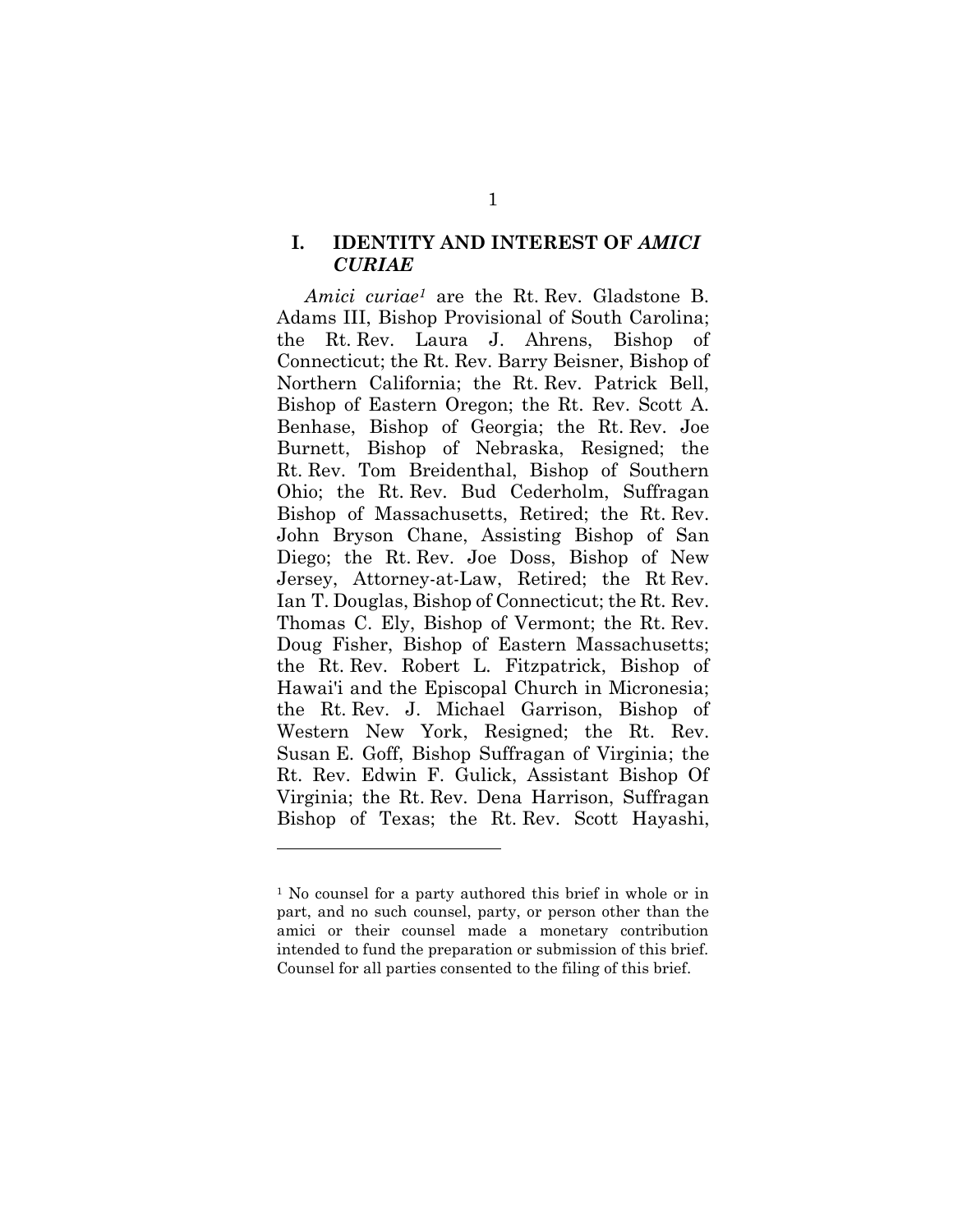Bishop of Utah; the Rt. Rev. Dorsey Henderson, Bishop of Upper South Carolina, Resigned, Assisting in Florida; the Rt. Rev. A. Robert Hirschfeld, Bishop of New Hampshire; the Rt. Rev. Whayne M. Hougland, Jr., Bishop of Western Michigan; the Rt. Rev. Shannon S. Johnston, Bishop of Virginia; the Rt. Rev. David Colin Jones, Bishop Suffragan of Virginia, Retired; the Rt. Rev. Stephen Lane, Bishop of Maine; Rt. Rev. Ed Leidel, Jr., Bishop of Eastern Michigan, Retired; Rt. Rev. Dorsey W. M. McConnell, Bishop of Pittsburgh; the Rt. Rev. Jack M. McKelvey, Bishop of Rochester, Retired; Rt. Rev. Robert O'Neill, Bishop of Colorado; the Rt. Rev. Brian N. Prior, Bishop of the Episcopal Church in Minnesota; the Rt. Rev. David Rice, Bishop of San Joaquin; the Rt. Rev. Gregory H. Rickel, Bishop of Olympia; the Rt. Rev. V. Gene Robinson, Bishop of New Hampshire, Retired; the Rt. Rev. Mark S. Sisk, Bishop of New York, Retired; the Rt. Rev. Cabell Tennis, Bishop of Delaware, Resigned; the Rt. Rev. Brian Thom, Bishop of Idaho; the Rt. Rev. John S. Thornton, Bishop of Idaho, Resigned; and the Rt. Rev. Geralyn Wolfe, Bishop of Rhode Island, Retired, Assisting Long Island (collectively, the "Bishops").

The Episcopal Church is organized into 111 geographic dioceses, which include more than 7,000 congregations. Each Bishop, whose authority in his or her diocese is both sacramental and constitutional within the Episcopal Church, governs the diocese, together with local representative bodies.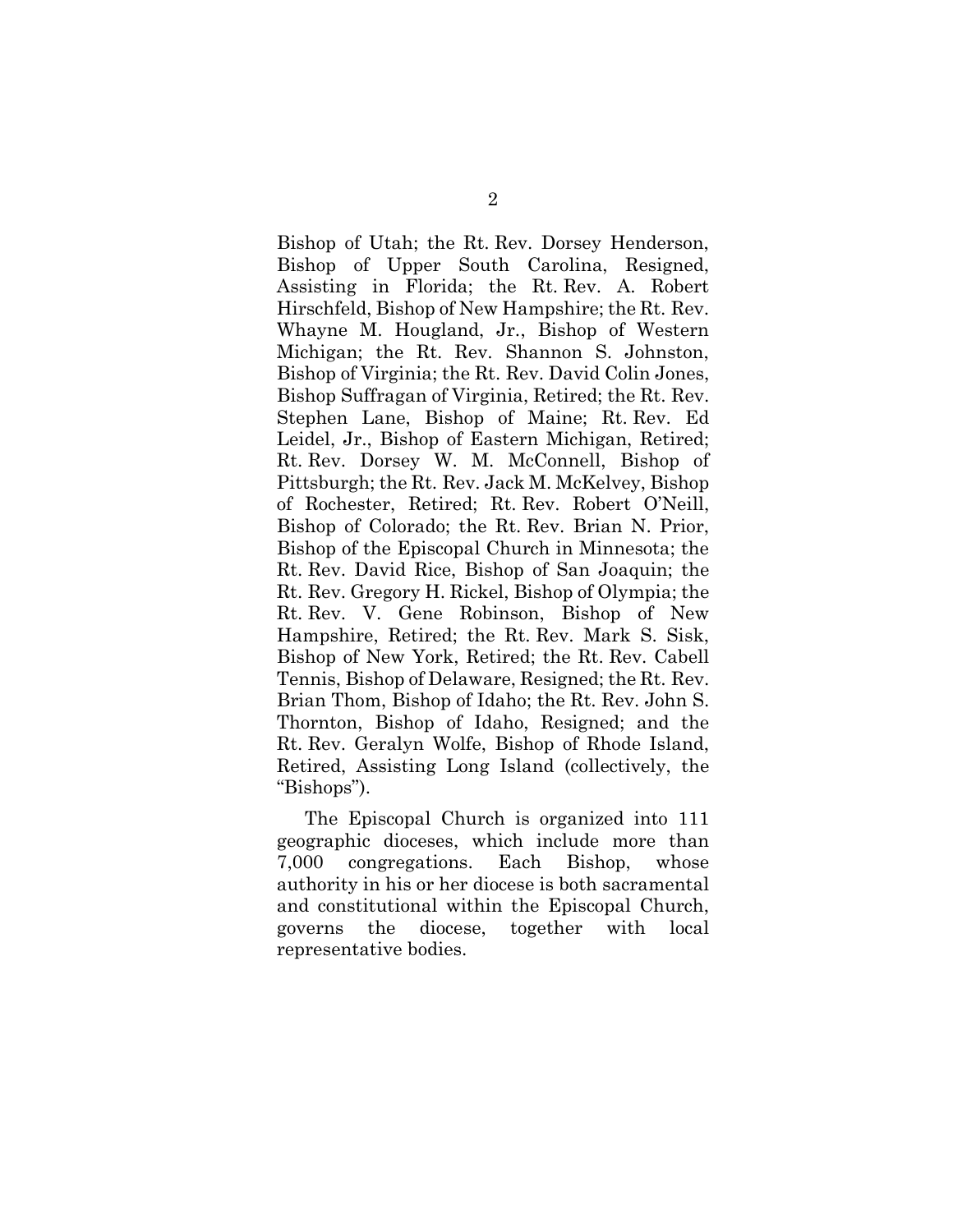Among the central tenets of the Episcopal Church are to welcome and assist strangers, especially those who are poor, sick, and most in need of help, to provide a safe haven for those seeking freedom from oppression, and to uphold the dignity of every human being. To those ends, the Church has an active global missionary program and a refugee resettlement program in the United States, together known as the Episcopal Migration Ministries ("EMM").

Since 1988, EMM and its network of affiliate partners have aided and welcomed more than 50,000 refugees into the United States. In 2016, EMM helped more than 5,700 refugees from 35 countries build new lives, in peace and security, in 30 communities across the United States. EMM collaborates with local partner agencies in 27 Episcopal dioceses and 23 states to welcome those fleeing persecution. Helping these families is one way Episcopalians honor their baptismal covenant with God.

EMM is one of nine organizations contracted with the federal government to resettle refugees. After "extensive vetting . . . , vetting far more thorough and extreme than faced by any other group or individual," EMM formally assures each refugee's sponsorship, cementing the relationship and the organization's commitment to the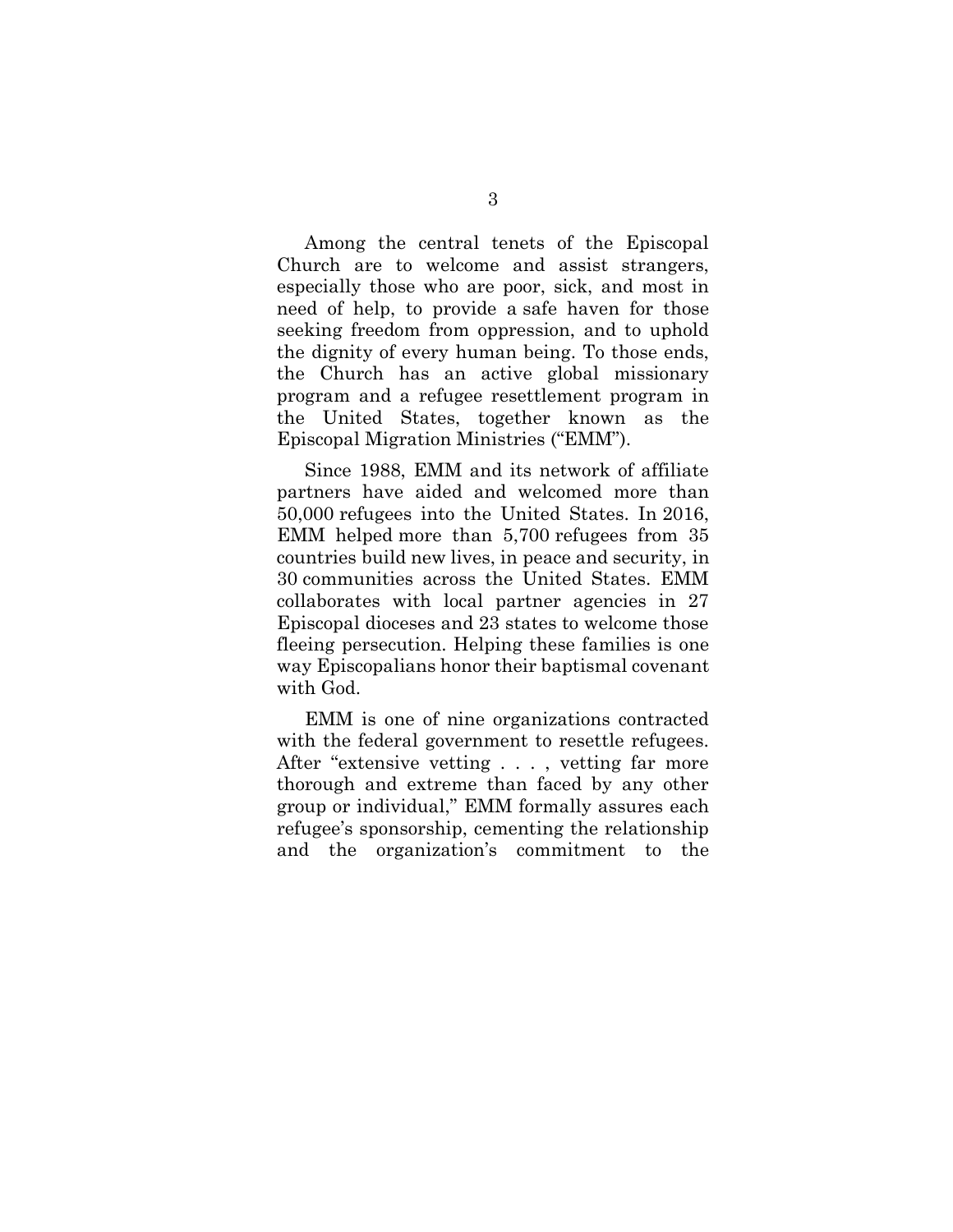refugee.<sup>2</sup> Due to the reduced number of refugees to be resettled under Section 6(b) of Executive Order 13,780 (the "Executive Order"), EMM will reduce its 31-member affiliate network by six in the 2018 fiscal year.<sup>3</sup> "The planned closings are a painful but strategically necessary move . . . for the health of the overall network and for the wellbeing of the refugees."<sup>4</sup>

The Bishops earnestly believe that the Executive Order impedes the ability of Episcopalians to practice their faith and keep their baptismal covenant with God. As leaders in the Episcopal Church, as members of the broader faith community, and as active providers of refugee resettlement services, the Bishops have a deep interest in preserving this country's special status as a safe haven for refugees and in protecting the fundamental principle of religious tolerance embedded in our Constitution. The Bishops urge the Court to affirm the rulings of the courts of appeals.

<sup>2</sup> The Rev'd Canon E. Mark Stevenson, *A Response to the Administration's Decision on Relationships* (June 30, 2017), https://episcopalmigrationministries.org/statementepiscopal-migration-ministries-2.

<sup>3</sup> Mary Frances Schjonberg, *Trump's immigration policies force reduction of Episcopal Church's refugee resettlement network* (April 4, 2017), http://episcopaldigitalnetwork.com/ ens/2017/04/04/trumps-immigration-policies-force-reductionof-episcopal-churchs-refugee-resettlement-network. <sup>4</sup> *Id*.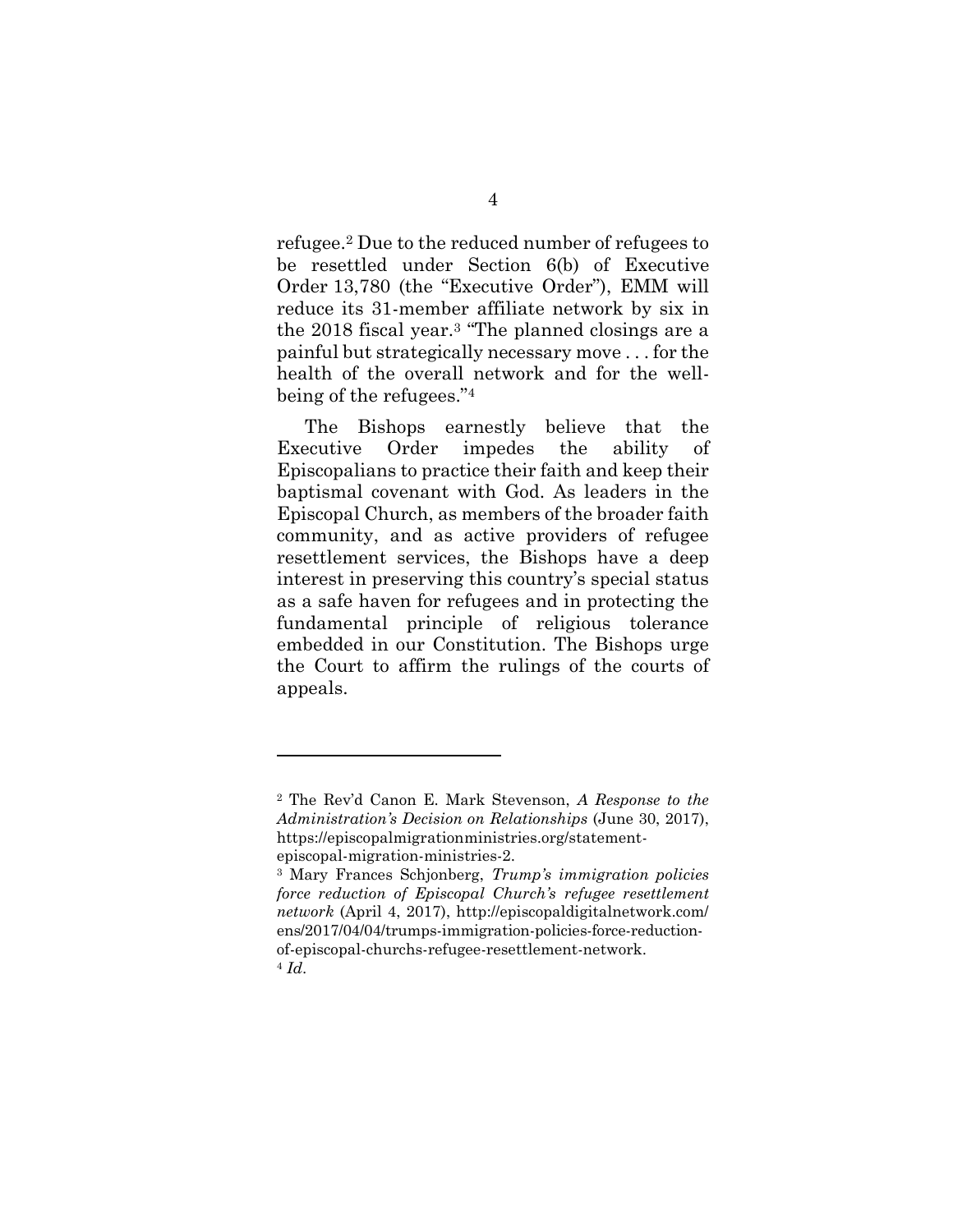### **II. INTRODUCTION AND SUMMARY OF THE ARGUMENT**

From its earliest inception, America has been a safe haven for victims of religious oppression, in part because religious tolerance is a value enshrined in our Constitution through the Establishment Clause. The Executive Order contradicts those values and undermines the United States' longstanding status as a place of refuge for the world's most vulnerable populations. The Executive Order has slammed the door on people who have suffered some of the greatest atrocities in recent times, and it does this solely based on their religion.

From the beginning of his presidential campaign, President Donald J. Trump has called for a "total and complete shutdown of Muslims entering the United States."<sup>5</sup> One week after he took office, the President made good on his threat by issuing an executive order banning everyone but religious minorities from seven majority-Muslim countries (the "Original Executive Order"). <sup>6</sup> In the weeks that followed, the President

<sup>5</sup> Donald J. Trump, *Statement on Preventing Muslim Immigration* (December 7, 2015), www.donaldjtrump.com/ press-releases/donald-j.-trump-statement-on-preventingmuslim-immigration.

<sup>6</sup> *See* Protecting the Nation from Foreign Terrorist Entry Into the United States, Exec. Order No. 13,769, 82 Fed. Reg. 8977 (Jan. 27, 2017).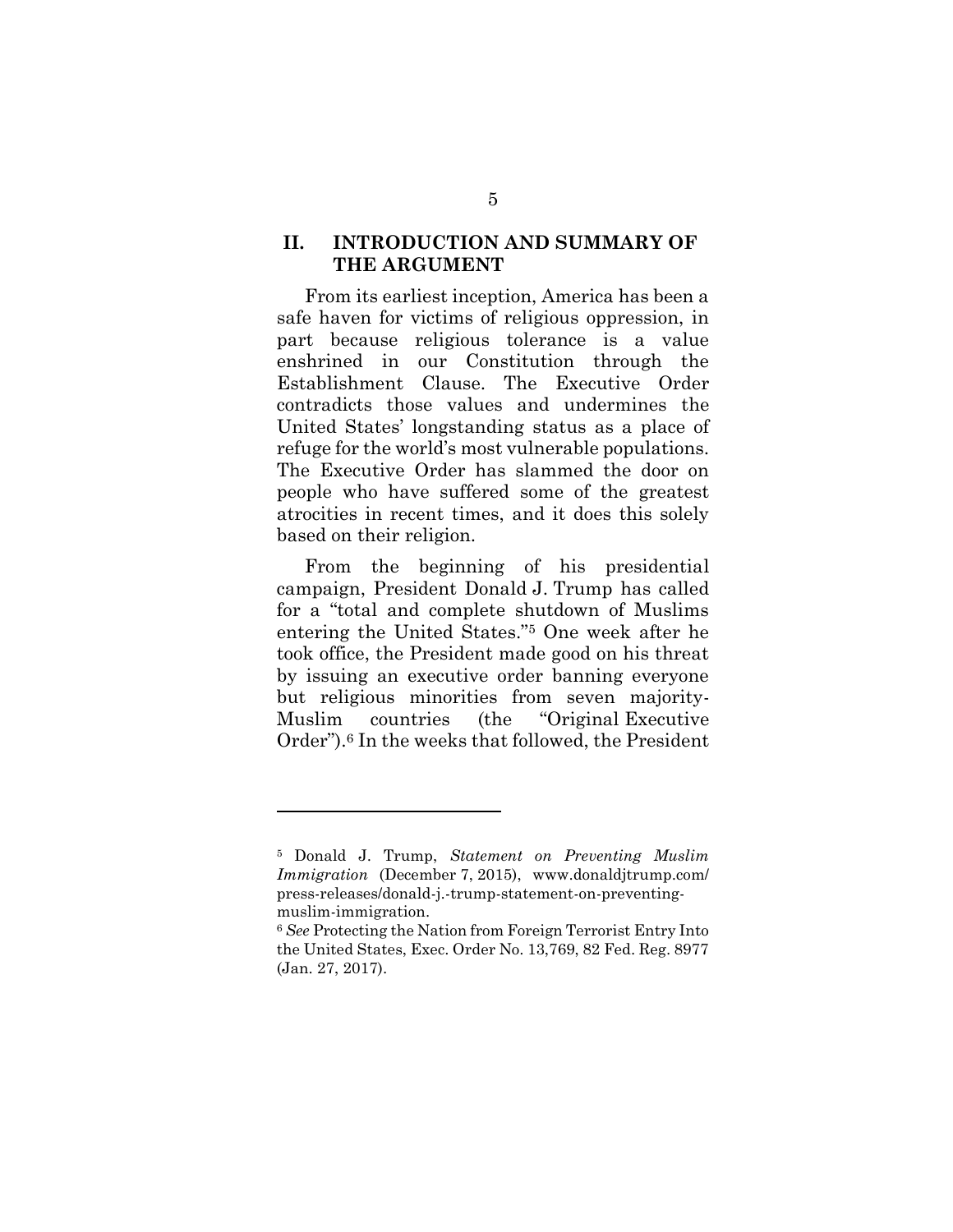and his senior advisors confirmed this was his long-promised "Muslim ban."<sup>7</sup>

When it became clear that the Original Executive Order would not pass constitutional muster, the President and his senior advisors revised its text, removed Iraq from the list, and issued it as a new executive order.<sup>8</sup> Despite the Administration's textual gymnastics, the President stood by his Muslim "travel ban,"

<sup>7</sup> *E.g.*, *Full Transcript: President Donald Trump's News Conference*, CNN, Feb. 16, 2017, http://www.cnn.com/ 2017/02/16/politics/donald-trump-news-conference-transcript; Rebecca Shabad, *Donald Trump says he's expanding his Muslim ban,* CBS News (July 24, 2016), http://www.cbsnews.com/news/donald-trump-says-hesexpanding-muslim-ban; Katie Reilly, *Donald Trump on Proposed Muslim Ban: 'You Know My Plans'*, Time (Dec. 21, 2016), http://time.com/4611229/donald-trump-berlin-attack; Amy B. Wang, *Trump asked for a 'Muslim ban,' Giuliani says — and ordered a commission to do it 'legally'*, The Washington Post (Jan. 29, 2017), http://wpo.st/xzuY2. <sup>8</sup> *See* Protecting the Nation from Foreign Terrorist Entry Into the United States, Exec. Order No. 13,780, 82 Fed. Reg. 13210-11 (Mar. 6, 2017).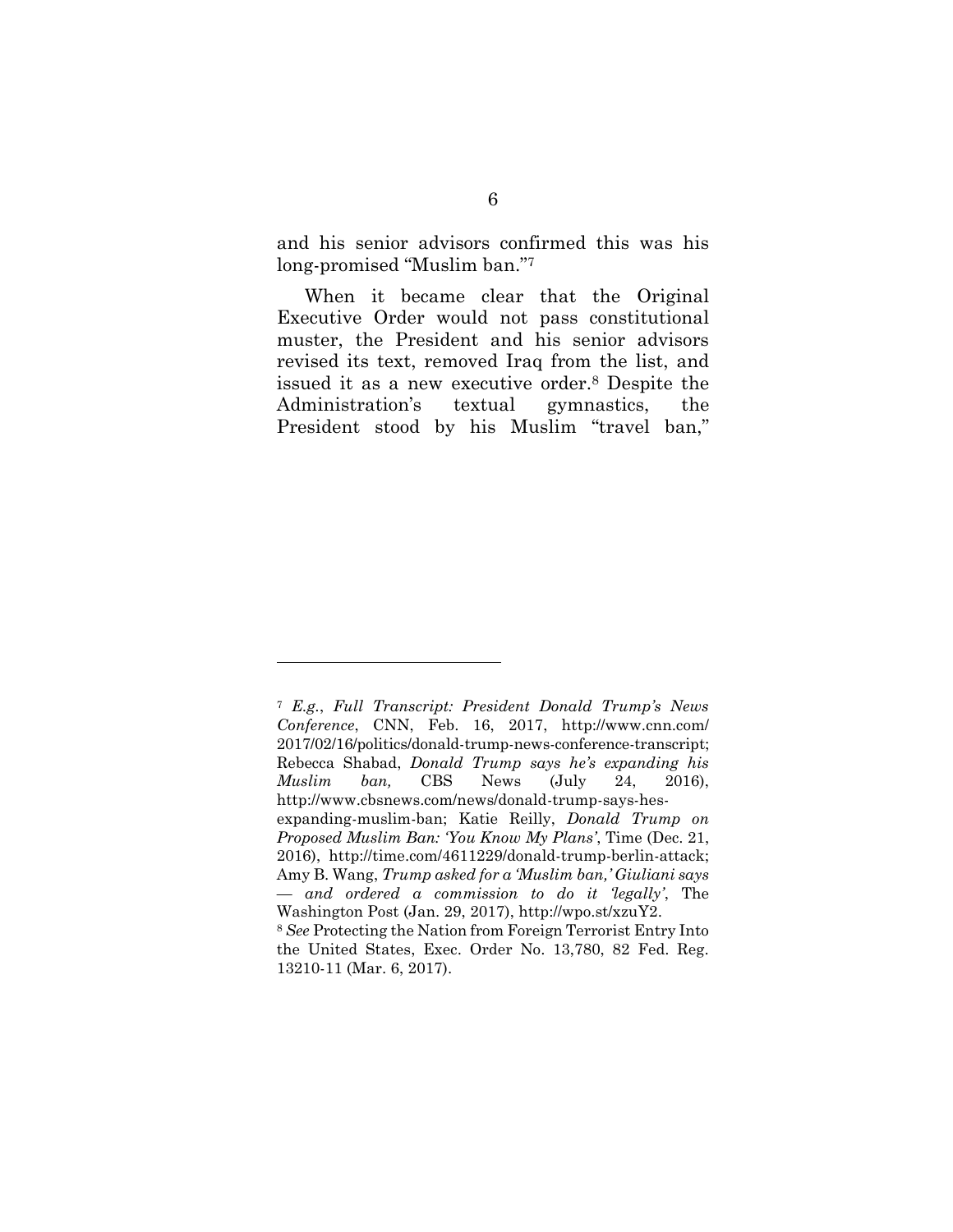issuing numerous statements that revealed his true motivation.<sup>9</sup>

Appellants argue that statements made before a president assumes office—"before he [takes] the prescribed oath to 'preserve, protect and defend the Constitution'"— "cannot bind elected officials who later conclude that a different course is warranted."<sup>10</sup> This argument is immaterial, however, because President Trump has made numerous, official, post-inaugural statements

<sup>9</sup> *See infra* notes 12-14; *see also* Donald J. Trump, @realDonaldTrump, Twitter (June 4, 2017, 4:19 AM EST), https://twitter.com/realdonaldtrump/status/8713256069018 95168?lang=en ("We must stop being politically correct and get down to the business of security for our people. If we don't get smart it will only get worse[.]"); Donald J. Trump, @realDonaldTrump, Twitter (June 5, 2017, 3:44 AM EST), https://twitter.com/realdonaldtrump/status/8716790618478 79682?lang=en ("In any event we are EXTREME VETTING people coming into the U.S. in order to help keep our country safe. The courts are slow and political!"); Donald J. Trump, @realDonaldTrump, Twitter (June 5, 2017 6:20 AM EST), https://twitter.com/realdonaldtrump/status/8718995115259 61728?lang=en ("That's right, we need a TRAVEL BAN for certain DANGEROUS countries, not some politically correct term that won't help us protect our people!"); Donald J. Trump, @realDonaldTrump, Twitter (June 13, 2017, 3:44 AM EST), https://twitter.com/realdonaldtrump/status/ 874578159676665857?lang=en ("Well, as predicted, the 9th Circuit did it again - Ruled against the TRAVEL BAN at such a dangerous time in the history of our country. S.C."). <sup>10</sup> Brief for Petitioners at \*73, *Trump v. Int'l Refugee Assistance Project*, Nos. 16-1436, 16-1540, 137 S. Ct. 2080 (Aug. 10, 2017).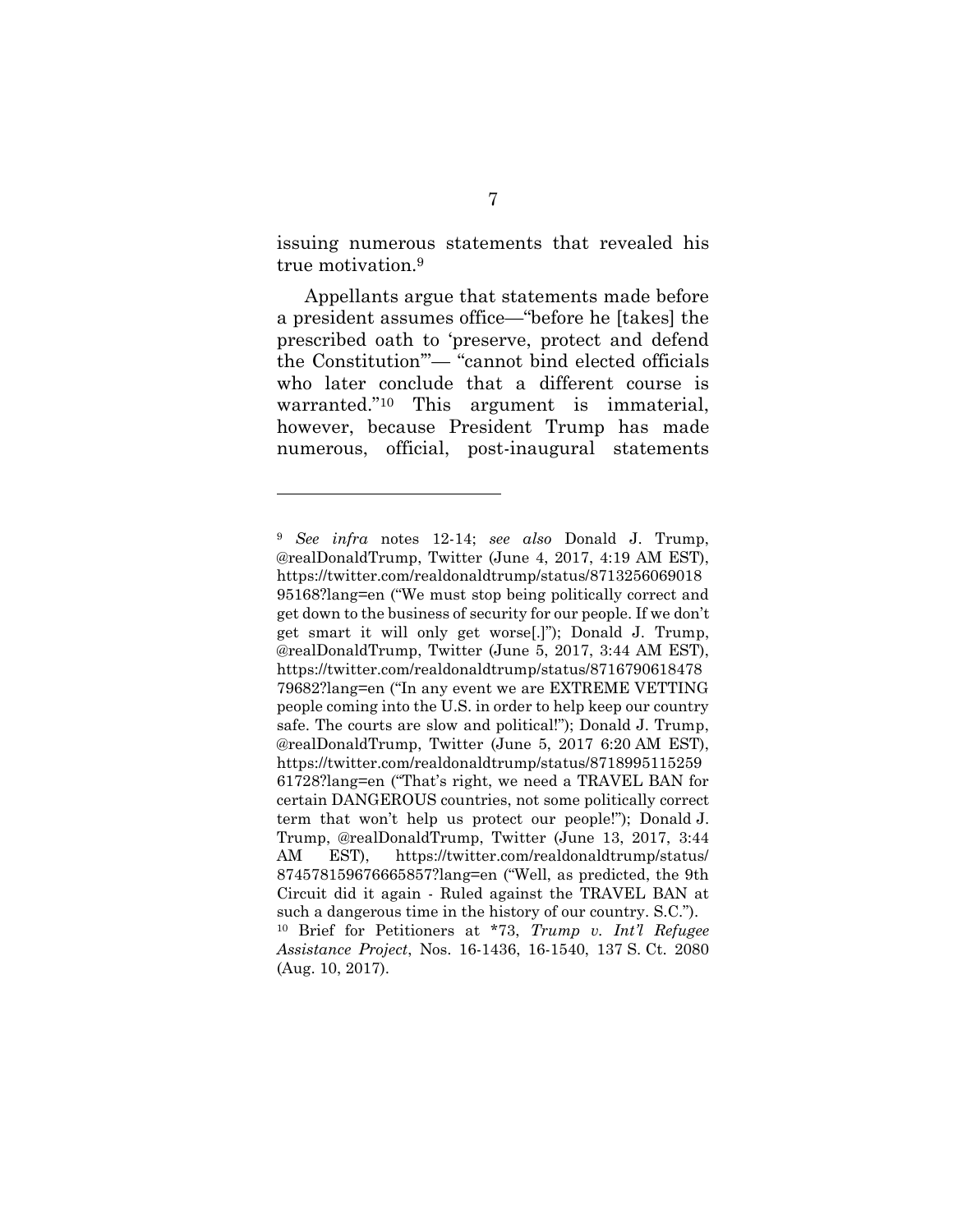revealing that the Executive Order's true intent is to accomplish exactly what Candidate Trump said he would do as president. Rather than support the revised order and the "different course" that he had allegedly charted, the President took to Twitter to blame the Department of Justice for "watering down" his "travel ban":

People, the lawyers and the courts can call it whatever they want, but I am calling it what we need and what it is, a TRAVEL BAN!<sup>11</sup>

The Justice Dept. should have stayed with the original Travel Ban, not the watered down, politically correct version they submitted to S.C.<sup>12</sup>

The Justice Dept. should ask for an expedited hearing of the watered down Travel Ban before the Supreme Court - & seek much tougher version!<sup>13</sup>

<sup>11</sup> Donald J. Trump, @realDonaldTrump, Twitter (June 5, 2017, 3:25 AM EST), https://twitter.com/realdonaldtrump/ status/871674214356484096?lang=en.

<sup>12</sup> Donald J. Trump, @realDonaldTrump, Twitter (June 5, 2017, 3:29 AM EST), https://twitter.com/realdonaldtrump/ status/871675245043888128?lang=en.

<sup>13</sup> Donald J. Trump, @realDonaldTrump, Twitter (June 5, 2017, 3:37 AM EST), https://twitter.com/realdonaldtrump/ status/871677472202477568?lang=en.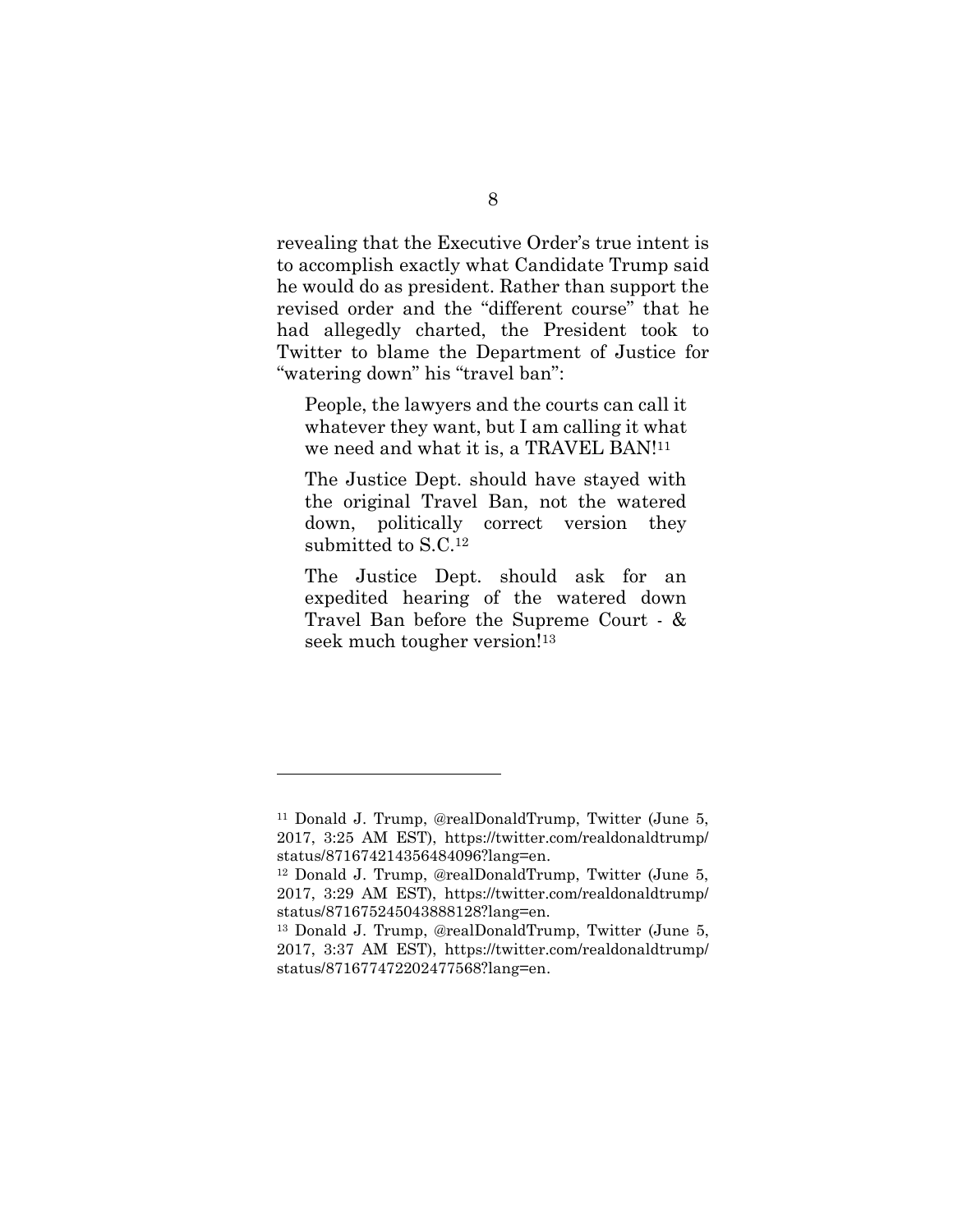Faced with voluminous evidence showing the President's true, discriminatory ambition, Appellants argue that it is not the Court's prerogative to "prob[e] government officials' subjective intentions  $\ldots$ ."<sup>14</sup> They want this Court "to ignore perfectly probative evidence; they want an absentminded objective observer, not one presumed to be familiar with the history of the [President's] actions and competent to learn what history has to show."<sup>15</sup>

"But the world is not made brand new every morning" and this Court's "precedents sensibly forbid an observer to turn a blind eye to the context in which this policy arose."<sup>16</sup> The President and his senior advisors have been clear in fundraising emails, <sup>17</sup> statements to the press, <sup>18</sup> and social

<sup>14</sup> Brief for Petitioners at \*64, *Trump v. Int'l Refugee Assistance Project*, Nos. 16-1436, 16-1540, 137 S. Ct. 2080. <sup>15</sup> *McCreary Cnty. v. Am. Civil Liberties Union of Ky.*, 545 U.S. 844, 866 (2005).

<sup>16</sup> *Id.* at 866.

<sup>17</sup> M. Zapotosky, D. Nakamura, & A. Hauslohner, *Revised Executive Order Bans Travelers from Six Muslim-Majority Countries from Getting New Visas*, The Washington Post (Mar. 6, 2017), www.washingtonpost.com/world/nationalsecurity/new-executive-order-bans-travelers-from-six-muslimmajority-countries-applying-for-visas/2017/03/06/ 3012a42a-0277-11e7-ad5b-

d22680e18d10\_story.html?utm\_term=.1f6730369a62.

<sup>18</sup> *Press Briefing by Secretary Sean Spicer, No. 18*, The White House (Mar. 7, 2017), www.whitehouse.gov/the-pressoffice/2017/03/07/press-briefing-press-secretary-sean-spicer-372017-18.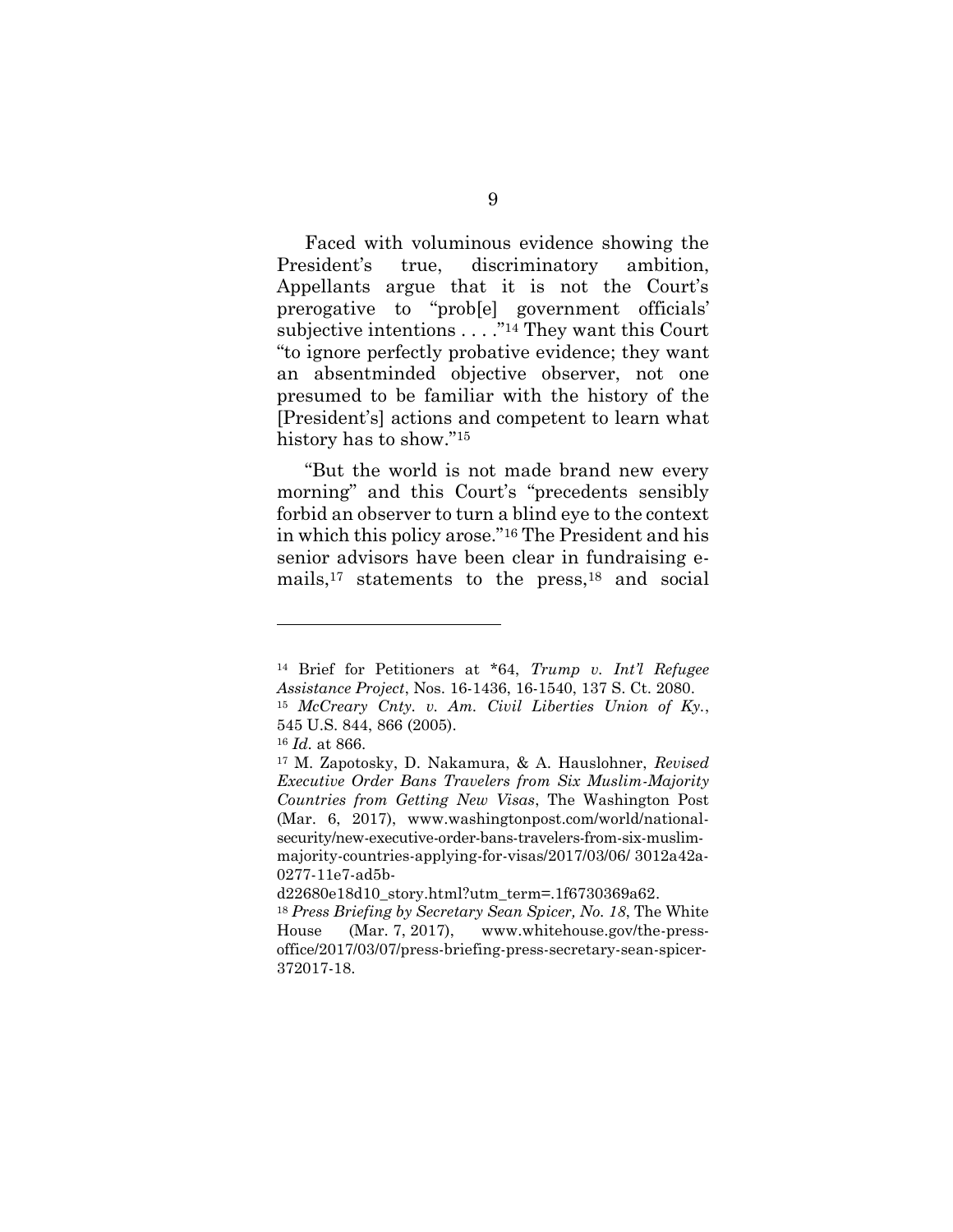media messaging that the revised Executive Order has the same intent as the original—the implementation of the President's desired "total and complete shutdown of Muslims entering the United States."<sup>19</sup>

As found by the Fourth Circuit, the context and history of the Executive Order, including the President's consistent statements before and after his election, show that the primary purpose behind the Executive Order is religious animus. <sup>20</sup> Other amici curiae, including Americans United for Separation of Church and State, Oxfam, and the Interfaith Coalition, have thoughtfully explained how the Executive Order violates the Establishment Clause. The Bishops submit the following historical background and context of the Establishment Clause for the Court's benefit.

#### **III. ARGUMENT**

**A. The First Amendment Establishment Clause Enshrines America's Longstanding Role as a Safe Haven for Refugees Fleeing Religious Oppression.**

The Founders adopted the Establishment Clause in part to enshrine America's role as a safe

<sup>19</sup> Trump, *supra* note 5.

<sup>20</sup> *Int'l Refugee Assistance Project v. Trump*, 857 F.3d 554, 597 (4th Cir. 2017), *as amended* (May 31, 2017), *as amended* (June 15, 2017), *cert. granted*, 137 S. Ct. 2080, (June 26, 2017).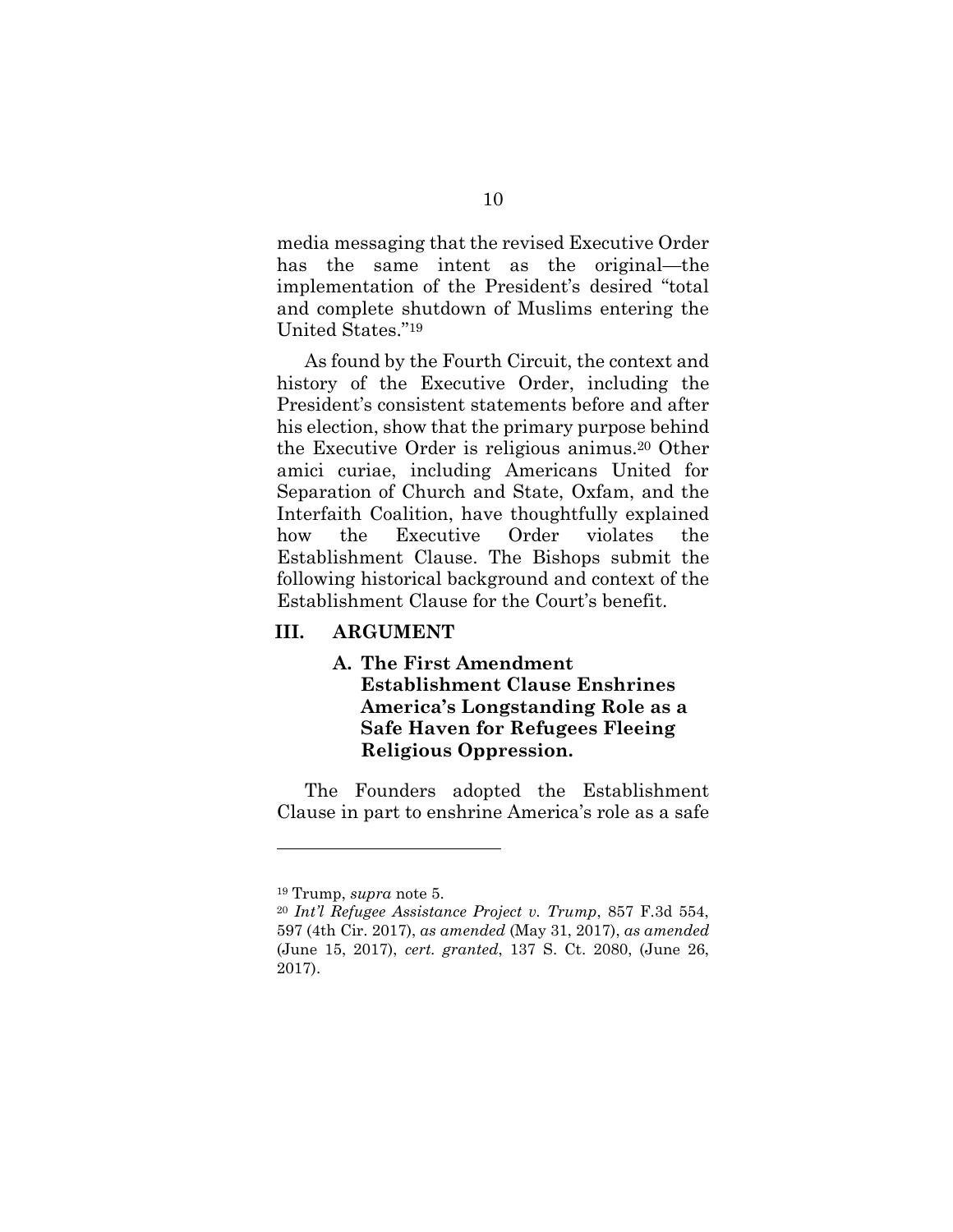haven for victims of religious oppression and to guard against precisely the sectarianism that motivates the Executive Order. "A large proportion of the early settlers of this country came here from Europe to escape the bondage of laws which compelled them to support and attend government favored churches."<sup>21</sup> They came here to avoid "turmoil, civil strife, and persecutions, generated in large part by established sects determined to maintain their absolute political and religious supremacy."<sup>22</sup> But as life in the Colonies developed, the formerly persecuted became persecutors—often repeating "many of the old world practices and persecutions" they had escaped.<sup>23</sup>

It is an unfortunate fact of history that when some of the very groups which had most strenuously opposed the established Church of England found themselves sufficiently in control of colonial governments in this country to write their own prayers into law, they passed laws making their own religion the official religion of their respective colonies.<sup>24</sup>

Virginia's early code of laws imposed fines, whippings, or months in the gallows for failure to

<sup>21</sup> *Everson v. Bd. of Educ. of Ewing Tp.*, 330 U.S. 1, 8 (1947).

<sup>22</sup> *Id*. at 8-9.

<sup>23</sup> *Id*. at 10.

<sup>24</sup> *Engel v. Vitale*, 370 U.S. 421, 427 (1962).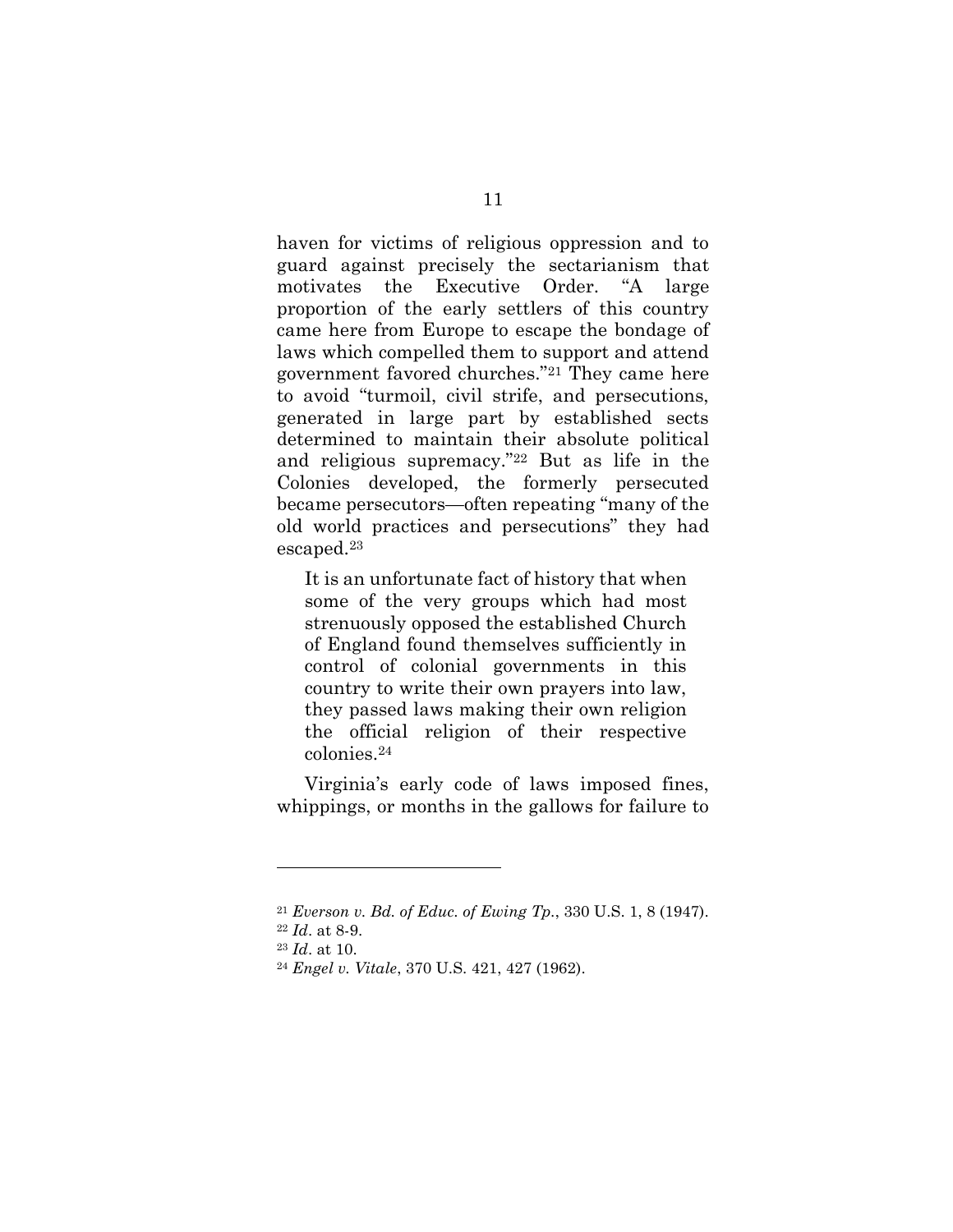attend church twice daily.<sup>25</sup> The early Jews arriving in Maryland from Brazil were denied citizenship, the right to worship, and the right to operate public businesses.<sup>26</sup> In Puritan New England, religious minorities were punished with whippings, ear croppings, and even hangings.<sup>27</sup> "These practices became so commonplace as to shock the freedom-loving colonials into a feeling of abhorrence. . . . It was these feelings which found expression in the First Amendment."<sup>28</sup>

The movement towards the Establishment Clause began in earnest in 1785 with a proposal to renew Virginia's tax levy for the support of the established Church of England.<sup>29</sup> In opposition to the proposal, James Madison wrote *Memorial and Remonstrance*, in which he argued that renewing the levy for support of the Church was "a dangerous abuse of power . . . . . "30 Madison" cautioned that renewing the religious tax would be "a departure from that generous policy, which, offering an Asylum to the persecuted and oppressed of every Nation and Religion, promised

<sup>25</sup> PATRICIA U. BONOMI, UNDER THE COPE OF HEAVEN: RELIGION, SOCIETY, AND POLITICS IN COLONIAL AMERICA 36 (2003).

<sup>26</sup> *Id*. at 43.

<sup>27</sup> *Id*. at 44.

<sup>28</sup> *Everson*, 330 U.S. at 11.

<sup>29</sup> *See id*.

<sup>30</sup> James Madison, *Memorial and Remonstrance Against Religious Assessments* (June 20, 1785), at [http://press](http://press-pubs.uchicago.edu/founders/documents/amendI_religions43.html)[pubs.uchicago.edu/founders/documents/amendI\\_religions43.](http://press-pubs.uchicago.edu/founders/documents/amendI_religions43.html) [html.](http://press-pubs.uchicago.edu/founders/documents/amendI_religions43.html)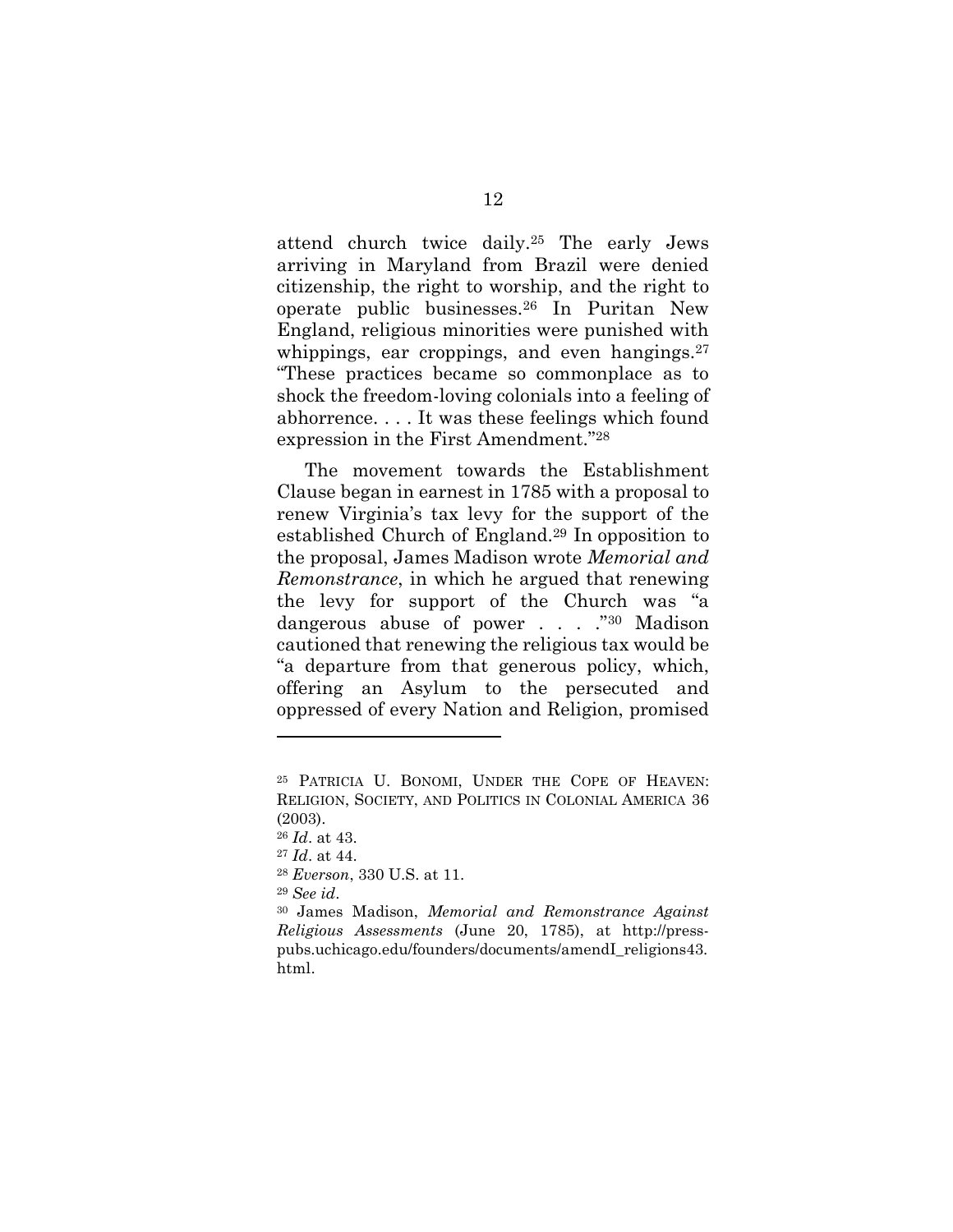a lustre to our country, and an accession to the number of its citizens."<sup>31</sup> He specifically warned that victims of oppression abroad would look elsewhere for refuge if America fell into the trap of establishing a national religion and penalizing those who do not adhere to it:

What a melancholy mark is the Bill of sudden degeneracy? Instead of holding forth an Asylum to the persecuted, it is itself a signal of persecution. It degrades from the equal rank of Citizens all those whose opinions in Religion do not bend to those of the Legislative authority. Distant as it may be in its present form from the Inquisition, it differs from it only in degree. The one is the first step, the other the last in the career of intolerance. The magnanimous sufferer under this cruel scourge in foreign Regions, must view the Bill as a Beacon on our Coast, warning him to seek some other haven, where liberty and philanthrophy [sic] in their due extent, may offer a more certain repose from his Troubles. 32

Madison's warnings proved extremely effective. Not only was the bill defeated, but the Virginia Assembly enacted Thomas Jefferson's "Virginia Bill for Religious Liberty."<sup>33</sup> Madison's work and ideas spread beyond Virginia and several other

<sup>31</sup> *Id*. at ¶ 9.

<sup>32</sup> *Id*. (emphasis added).

<sup>33</sup> *Everson*, 330 U.S. at 12.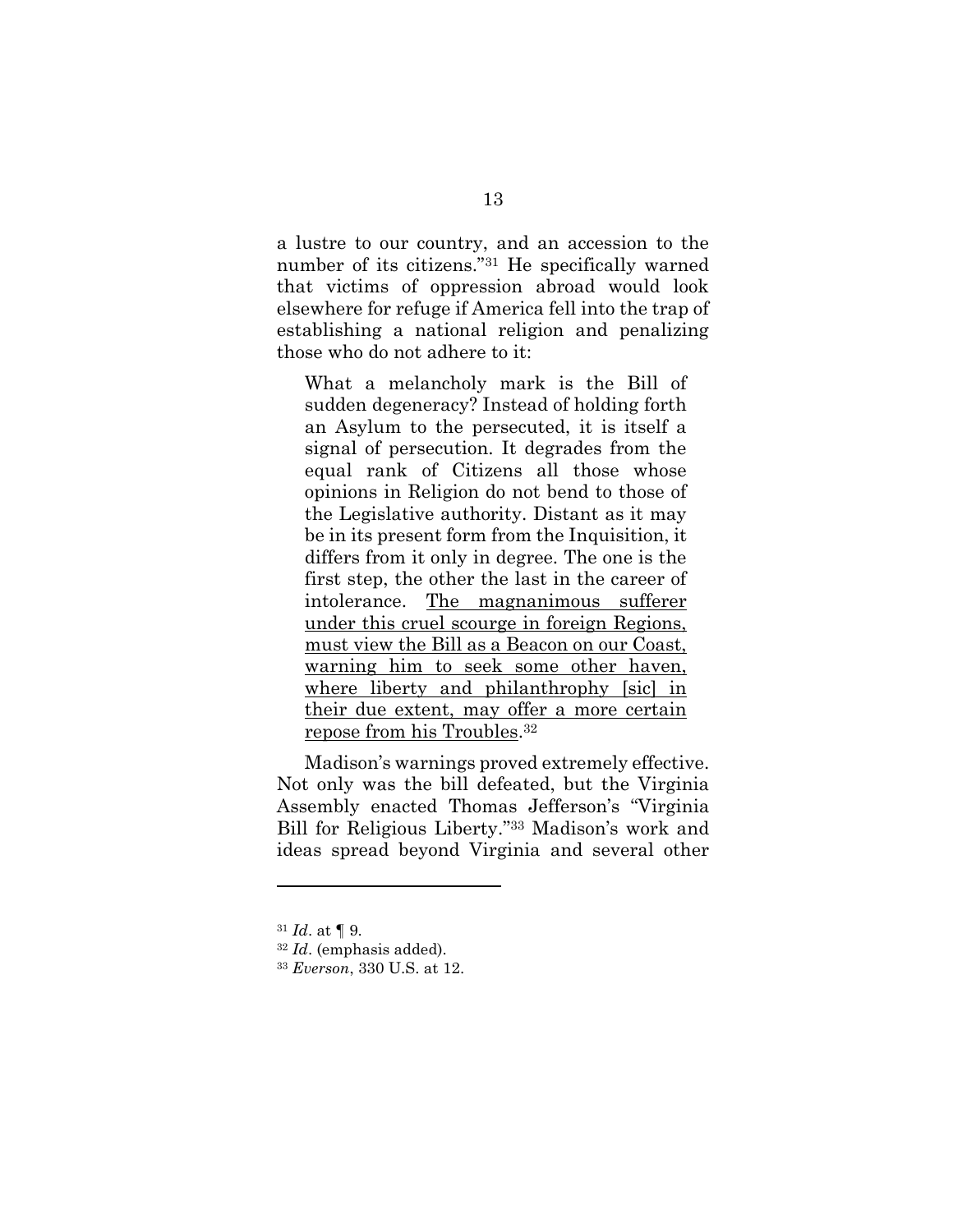colonies considered similar legislation at the time.<sup>34</sup> This movement led to the inclusion of the Establishment Clause in the First Amendment.<sup>35</sup> This is the place in our Constitution that preserves the United States' special role as a beacon of hope and a refuge for the oppressed.

### **B. The Executive Order Undermines the United States' Role as a Safe Haven for Refugees Fleeing Oppression.**

Beyond violating the letter of the Establishment Clause, both Executive Orders have caused the very harms James Madison identified in his *Memorial and Remonstrance*: they have shaken the world's faith in the United States as a home for people suffering religious, ethnic, political, and other strife.

The day after the President signed the Original Executive Order, the United Nations High Commissioner for Refugees issued a statement recognizing that the United States' resettlement program "is one of the most important in the world" and expressing "hope that the U.S. will continue its strong leadership role and long tradition of protecting those who are fleeing

<sup>34</sup> *See Engel*, 370 U.S. at 428-29 (citing, *inter alia*, SANFORD HOADLEY COBB, THE RISE OF RELIGIOUS LIBERTY IN AMERICA 74-115 (1902)).

<sup>35</sup> *See Reynolds v. United States*, 98 U.S. 145, 162-64 (1878).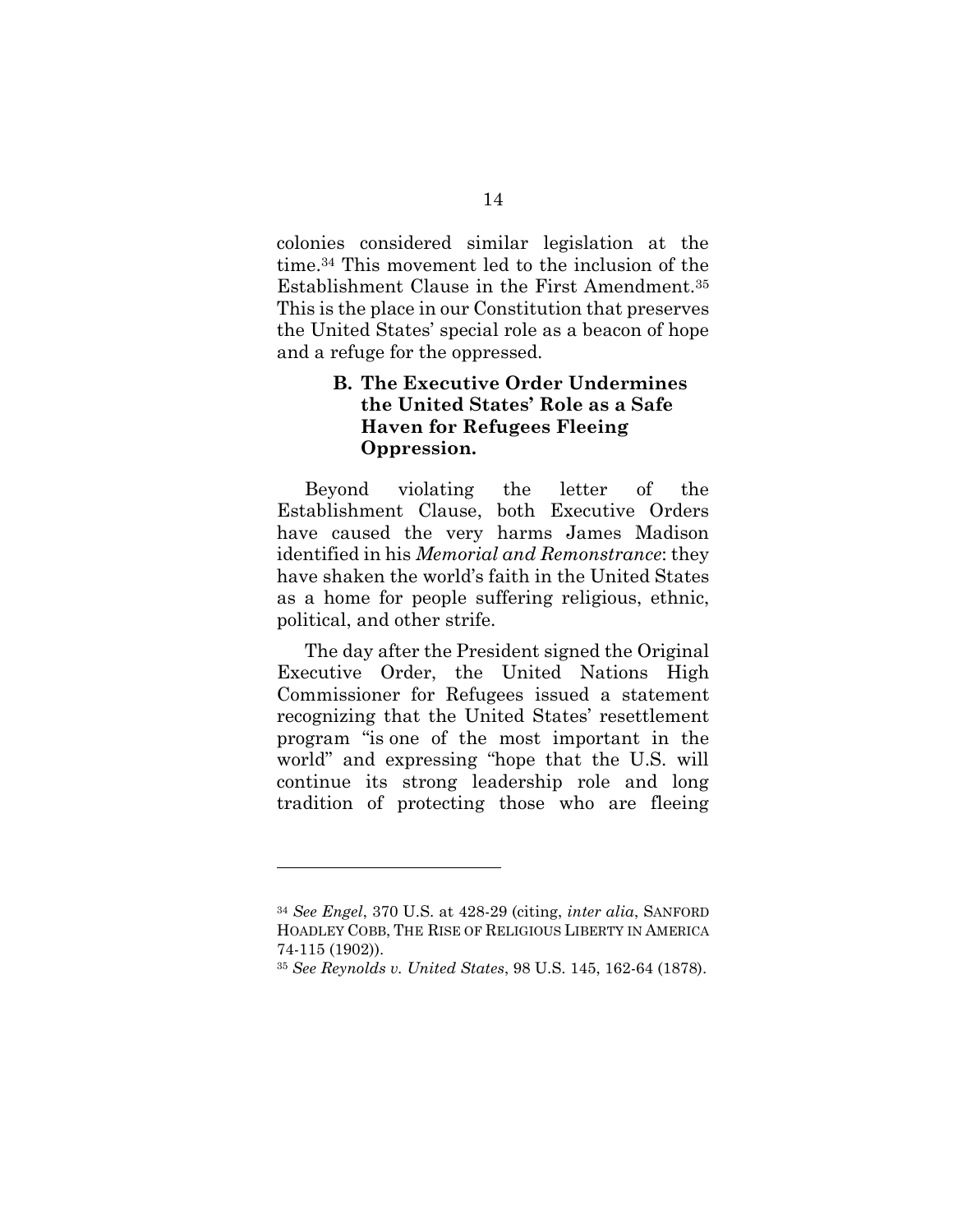conflict and persecution."<sup>36</sup> A few days later, the United Nations Secretary General declared that the United States had lost its standing as a leader in refugee resettlement, but he had "hope that the U.S. [would] be able to re-establish its very solid refugee protection in resettlement . . . ."<sup>37</sup> Lawmakers in Indonesia, home to the world's largest Muslim population, decried the Original Executive Order as an act that will "diminish the U.S. standing [sic] as a beacon for democracy."<sup>38</sup> German Chancellor Angela Merkel likewise remarked that banning travel based on nationality and blocking refugee admissions are "against the core idea of international aid for refugees and international cooperation."<sup>39</sup> The world views the executive orders as a retreat from America's

<sup>36</sup> *Joint IOM-UNHCR Statement on President Trump's Refugee Order*, U.N. High Comm'r for Refugees (Jan. 28, 2017), www.unhcr.org/en-us/news/press/2017/1/588 bc4e34/joint-iom-unhcr-statement-president-trumps-refugeeorder.html.

<sup>37</sup> S. Sengupta, *U.N. Leader Says Trump Visa Bans 'Violate Our Basic Principles*,' N.Y. Times (Feb. 1, 2017), www.nytimes.com/2017/02/01/world/trump-immigrationban-un.html.

<sup>38</sup> T. Salim, *RI Regrets Trump's Muslim Ban*, The Jakarta Post (Jan. 30, 2017), www.thejakartapost.com/news/2017/ 01/30/ri-regrets-trump-s-muslim-ban.html.

<sup>39</sup> A. Ansari, N. Robertson, & A. Dewan, *World leaders react to Trump's travel ban*, CNN (Jan. 30, 2017), www.cnn.com/2017/01/30/politics/trump-travel-ban-worldreaction.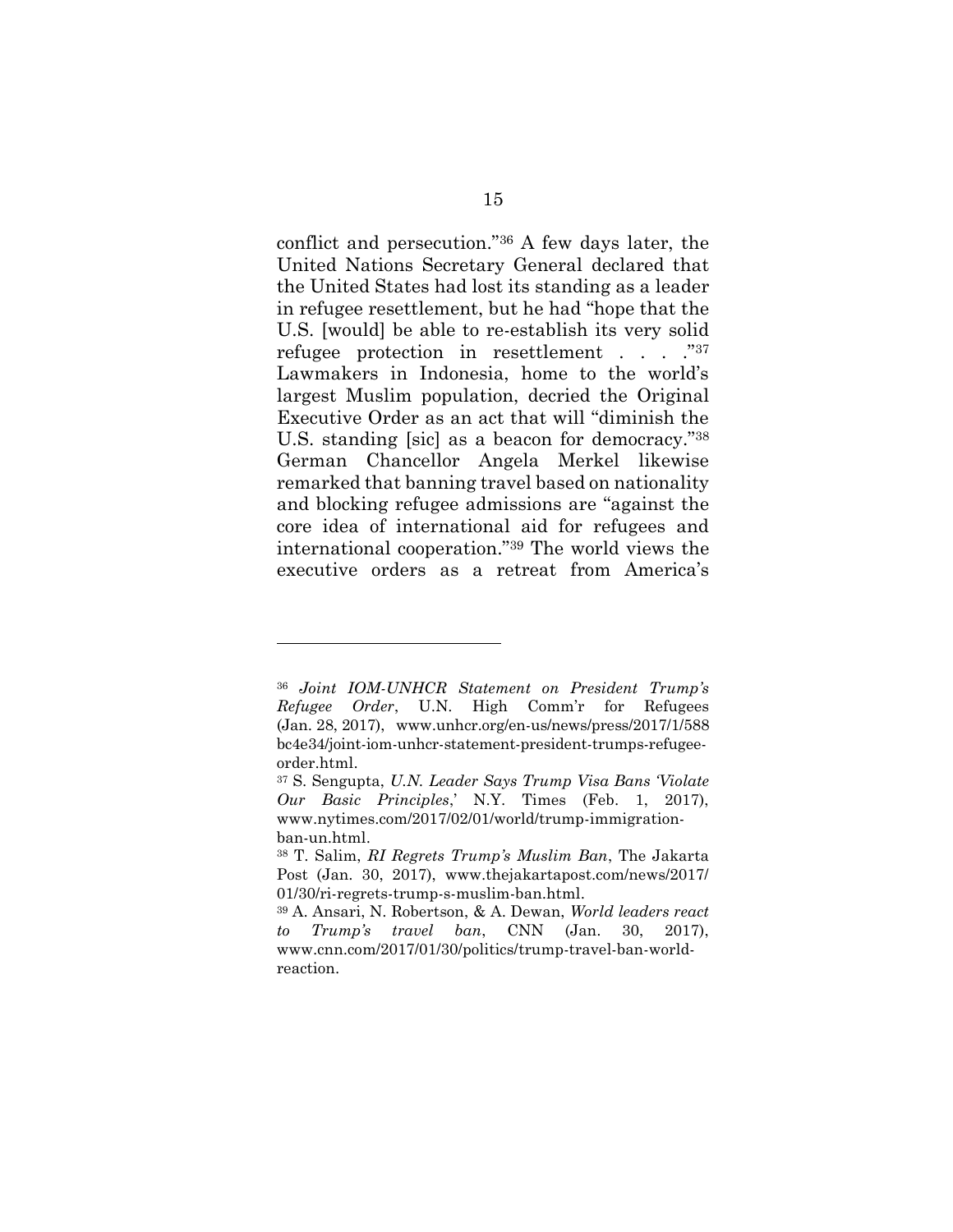traditional role as the leading safe haven for immigrants and refugees.

This Court has stayed in part the application of injunctions against the Executive Order entered by the Fourth and Ninth Circuits. <sup>40</sup> The Court's stay allows enforcement of the Executive Order with respect to "foreign nationals lacking a bona fide relationship with a person or entity in the United States."<sup>41</sup> The Court explained that exemption from the Executive Order required a "close familial relationship" or a relationship with an entity that is "formal, documented, and formed in the ordinary course."<sup>42</sup> The U.S. State Department quickly issued implementing guidelines to its agencies, defining "close familial relationship" and instructing agencies that "bona fide relationship" does not include a resettlement agency's "formal assurance for a refugee seeking admission."<sup>43</sup>

Plaintiffs in *Hawai'i v. Trump* promptly challenged the government's interpretation of this

<sup>40</sup> *Trump v. Int'l Refugee Assistance Project*, Nos. 16-1436, 16- 1540, 137 S. Ct. 2080 (June 26, 2017) (order granting in part and denying in part motion to stay injunction).

<sup>41</sup> *Id*.

<sup>42</sup> *Id*.

<sup>43</sup> *Information Regarding the U.S. Refugee Admissions Program, Fact Sheet*, Bureau of Population, Refugees, & Migration (June 30, 2017), https://www.state.gov/j/prm/ releases/factsheets/2017/272316.htm.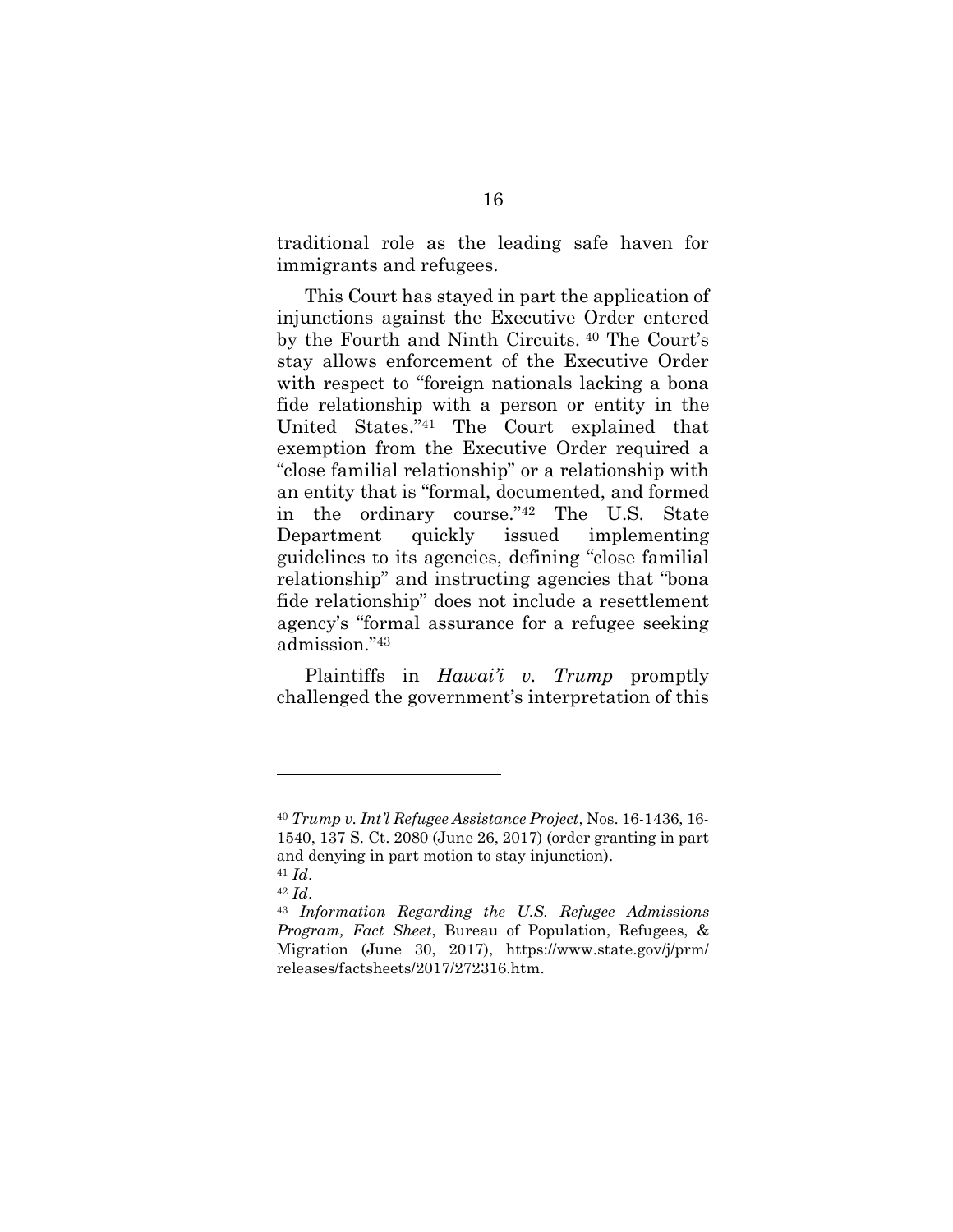Court's order.<sup>44</sup> The District Court of Hawai'i enjoined the implementing guidelines, concluding, *inter alia*, that "[a]n assurance from a United States refugee resettlement agency, in fact, meets each of the Supreme Court's touchstones: it is formal, it is a documented contract, . . . it is issued in the ordinary course, and historically has been for decades. Bona fide does not get any more bona fide than that."<sup>45</sup> The Ninth Circuit affirmed the district court's ruling and preliminary injunction, "considering the individualized screening process necessary to obtain a formal assurance and the concrete harms faced by a resettlement agency because of that refugee's exclusion." 46

### **C. The Executive Order Impedes the Efforts of EMM And Other Religious Organizations to Render Aid to Refugees.**

The Executive Order significantly undermines the efforts of religious organizations in the United States, including the Episcopal Church, to render aid to those fleeing war and oppression. For many Americans, this type of refugee-assistance work is an expression of their faith and one of the ways in which they keep their covenant with God.

<sup>44</sup> *Hawai'i v. Trump*, No. 17-00050 DKW-KSC, 2017 WL 2989048, at \*1 (D. Haw. July 13, 2017), *aff'd,*  No. 17-16426, 2017 WL 3911055 (9th Cir. Sept. 7, 2017).

<sup>45</sup> *Id.* at \*7.

<sup>46</sup> *Hawai'i v. Trump*, No. 17-16426, 2017 WL 3911055, at \*10 (9th Cir. Sept. 7, 2017).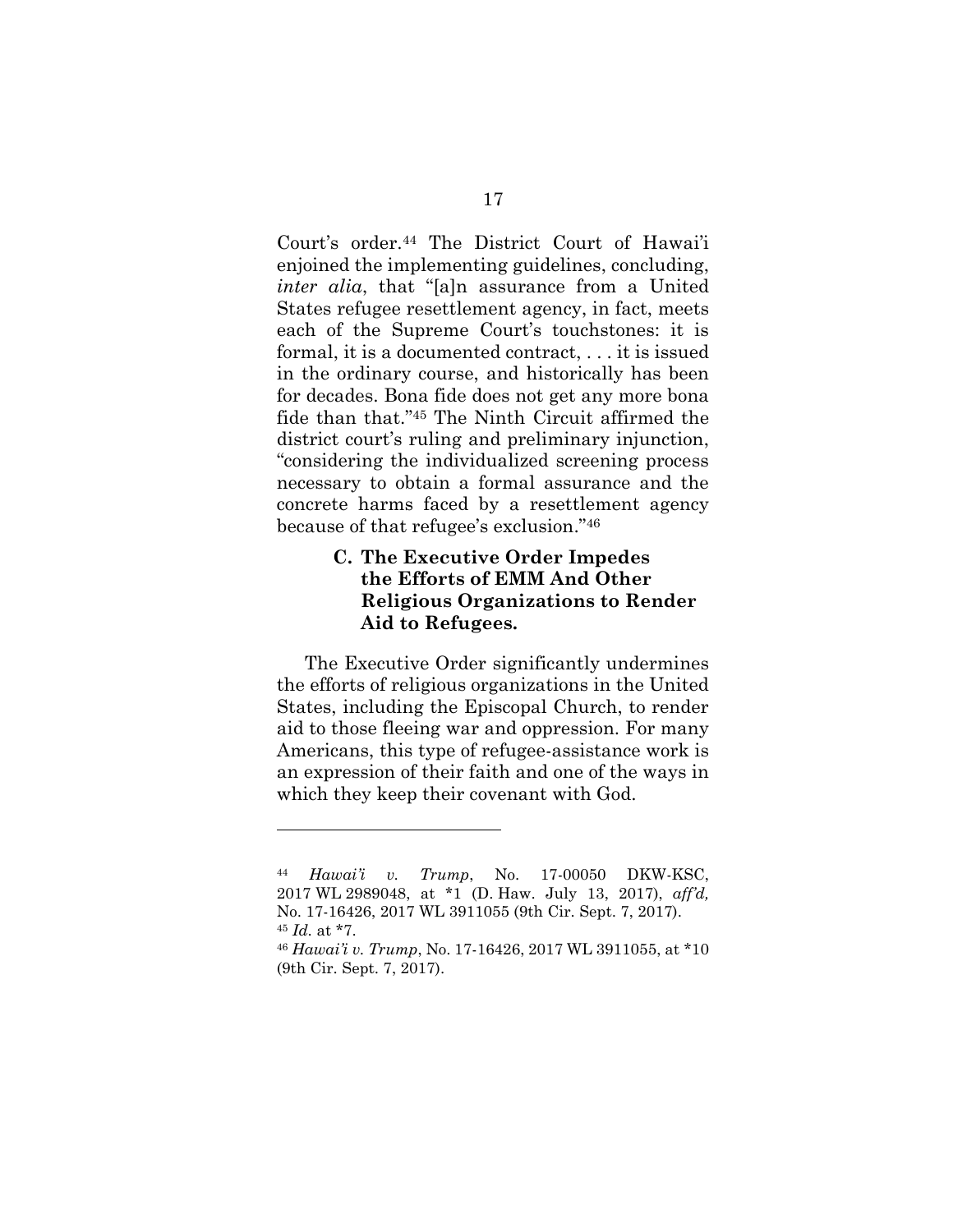Through EMM, the Episcopal Church and its members provide a multitude of services to refugees, including coordinating the arrival of refugees to the United States, housing assistance, job training, providing for basic household needs, advocacy, language tutoring, business training, microenterprise loans, and a savings program to help refugees purchase homes, vehicles, education, or businesses. All of this has been "thrown into chaos" by the executive orders.<sup>47</sup>

As one of nine U.S. organizations working under federal contracts to resettle refugees, EMM will be directly affected by the outcome of these cases. On the day this Court narrowed the injunction, the Director of EMM, The Reverend Canon E. Mark Stevenson, issued a statement. Canon Stevenson reflected on the Court's determination that the "bona fide relationship" limitation "does not burden any American party . . . ."<sup>48</sup> The Canon wrote, "While that may or may not be true from a legal standpoint, it most certainly is not true from where this American, this Christian, sits and reflects. I feel the burden tremendously, as our country says to those who are

<sup>47</sup> David Paulsen, *Olympia diocese welcomes refugees, sues to keep resettlement efforts alive* (Feb. 10, 2017), http://episcopaldigitalnetwork.com/ens/2017/02/10/olympiadiocese-welcomes-refugees-sues-to-keep-resettlementefforts-alive.

<sup>48</sup> *See Trump v. Int'l Refugee Assistance Project*, Nos. 16-1436, 16-1540, 137 S. Ct. 2080, 2088 (Aug. 10, 2017).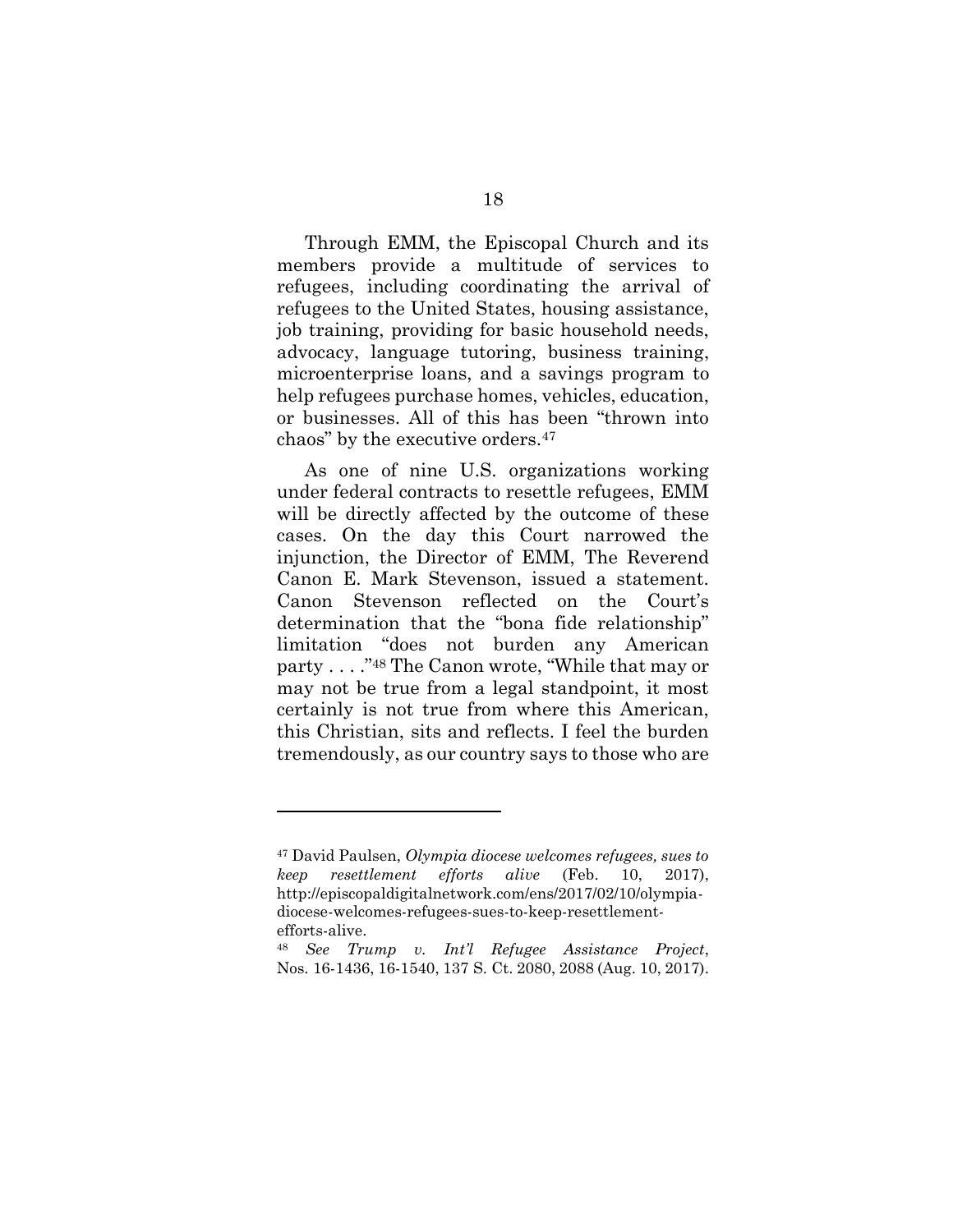'other' that their suffering is less important than is mine." 49

When the President signed the Original Executive Order, EMM had invested substantial resources in preparing to welcome hundreds of refugee families—including families from Syria, Iraq, and Somalia—into communities across the country. Because of the Church's efforts, these refugee families already had domestic arrangements supporting their arrival in the United States and were approved for travel. These families had their dreams dashed when they had to abruptly cancel their travel plans, and the Church's efforts to aid them have been for naught.

Although the second Executive Order did not bar entry for individuals in transit like the Original Executive Order did, EMM's work (and the work of other similarly situated religious organizations) has been devastated. The chaos surrounding the implementation of each executive order required EMM to expend additional, unanticipated resources. EMM staff worked around-the-clock to address the immediate needs of families in crisis, as their loved ones, so close to finding safety in the United States, became trapped in limbo overseas under threats of war and persecution. Many of EMM's resources

<sup>49</sup> *A Statement by The Rev'd Canon E. Mark Stevenson* (June 26, 2017), https://episcopalmigrationministries.org/statementepiscopal-migration-ministries.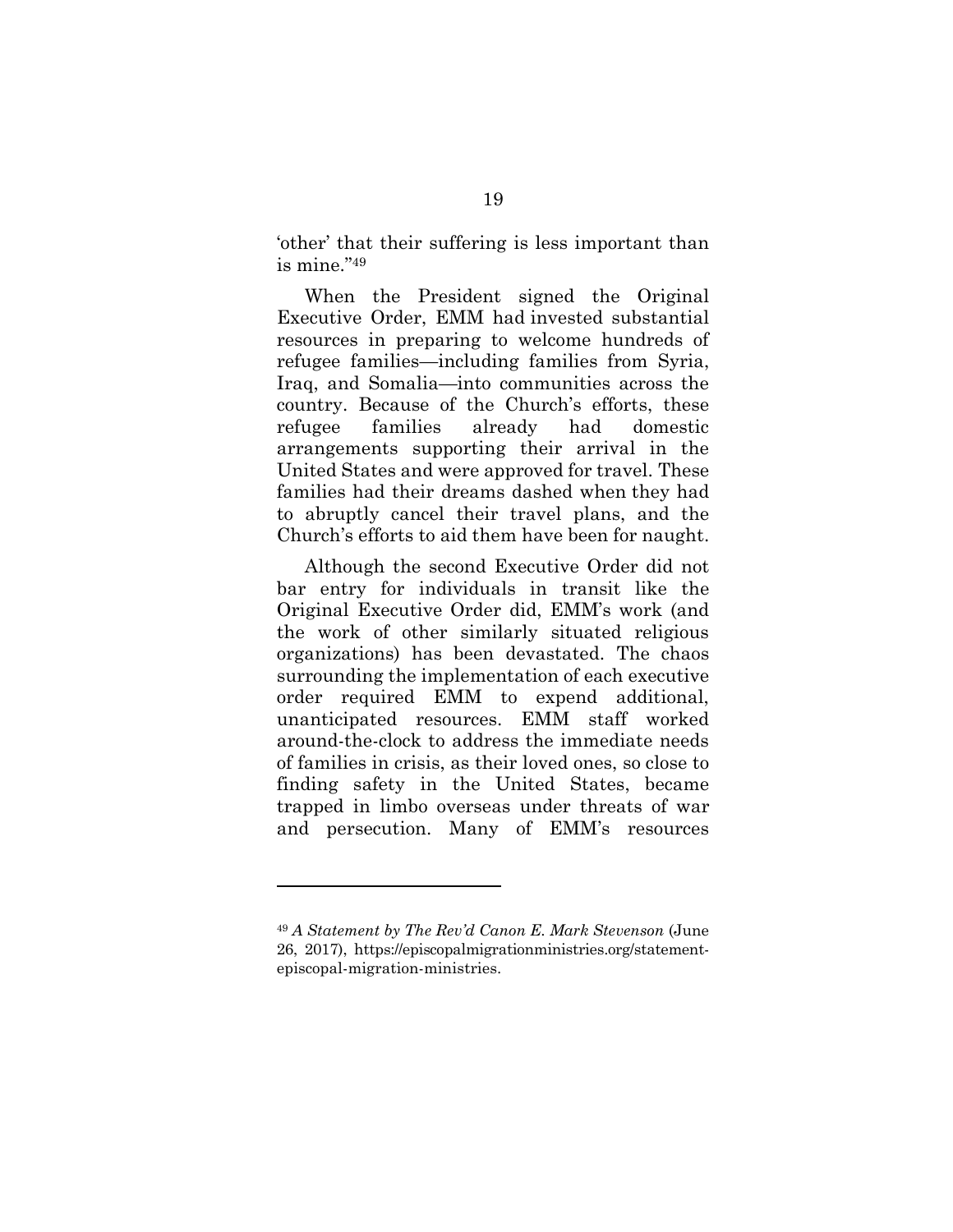devoted to these refugee families over the past months have been wasted.

By the exclusion of a resettlement agency's formal assurance from the definition of "bona fide relationship," the Executive Order impacts each individual served by EMM. The dramatic reduction in the overall number of refugees allowed into the country under Sections 2(c) and 6(b) will not only rob families of hope and a future, it will also cost some their lives.

The Executive Orders have caused and will continue to cause significant harm to EMM and to the very vulnerable people that EMM serves. These refugees are fleeing persecution in their countries of origin, and because of the President's executive orders, they now face persecution in the safe haven they had been promised in the United States. The Executive Order has debilitated and will continue to debilitate the vital mission of EMM and other established religious organizations like it, and it will deprive Americans of the opportunity to practice their faith through service to others in need.

#### **IV. CONCLUSION**

The words inscribed on the base of the Statute of Liberty invite the world to give America its tired, its poor, its huddled masses yearning to breathe free. This idea—that victims of oppression around the world will find refuge on our shores is enshrined in the Establishment Clause and is given life in part by religious organizations like the Episcopal Church, who actively work to welcome